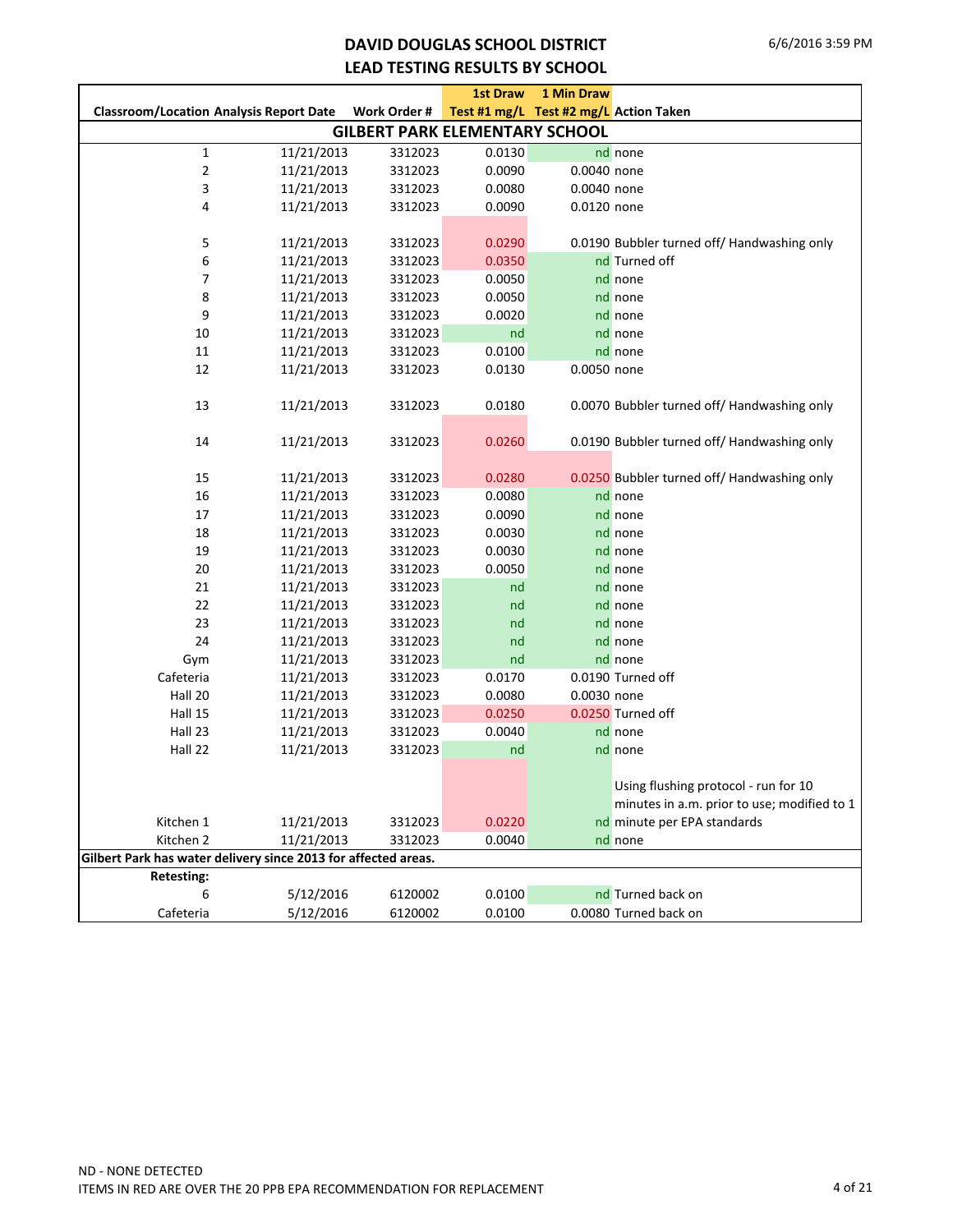| lexin<br>nalytical<br>Laboratory<br><b>LABORATORIES, INC.</b><br><b>Services</b><br>13035 SW Pacific Hwy<br>Tigard, OR 97223<br>Tel.: (503) 639-9311  Fax: (503) 684-1588<br>C<br><b>David Douglas School District</b><br>L<br>Attn: David Callaway<br>$\mathbf{I}$<br>2900 SE 122nd<br>E<br>Portland OR, 97236<br>N<br>Phone: (503) 252-2900<br>T | Professional  |              |                 |       | Reported:<br>Received:<br>Work Order: 3312023<br>Project: -<br>Project $# : N/A$<br>PWSID $#$ : -<br>Sampling Location: | 11/21/2013<br>11/07/2013<br>Sampled By: Faye Bayer<br>PO #: 140989<br>Gilbert Park | <b>ANALYSIS REPORT</b><br>ORELAP Accredited Lab#: OR-100013 |
|----------------------------------------------------------------------------------------------------------------------------------------------------------------------------------------------------------------------------------------------------------------------------------------------------------------------------------------------------|---------------|--------------|-----------------|-------|-------------------------------------------------------------------------------------------------------------------------|------------------------------------------------------------------------------------|-------------------------------------------------------------|
|                                                                                                                                                                                                                                                                                                                                                    |               |              |                 |       | Sample Matrix:                                                                                                          | <b>Drinking Water</b>                                                              |                                                             |
|                                                                                                                                                                                                                                                                                                                                                    |               |              |                 |       |                                                                                                                         |                                                                                    |                                                             |
| Lab Number<br><b>Sample Name</b><br>3312023-01<br>GP1A                                                                                                                                                                                                                                                                                             |               |              |                 |       | Sampled: 10/30/13 6:52 Sample Composition:                                                                              |                                                                                    |                                                             |
| Metals (Total)<br>Code                                                                                                                                                                                                                                                                                                                             | <b>Method</b> | <b>Units</b> |                 |       |                                                                                                                         | Secondary                                                                          |                                                             |
| <sup>+</sup> Lead<br>1030                                                                                                                                                                                                                                                                                                                          | EPA 200.9     | mg/L         | Result<br>0.013 | 0.002 | <b>MRL EPA MCL</b><br>0.015                                                                                             | Standard*                                                                          | <b>Analysis Date/Time</b><br>11/18/13 12:35                 |
| <b>Lab Number</b><br><b>Sample Name</b><br>3312023-02<br>GP1B                                                                                                                                                                                                                                                                                      |               |              |                 |       | Sampled: 10/30/13 6:54 Sample Composition:                                                                              |                                                                                    |                                                             |
| Metals (Total)<br>Code                                                                                                                                                                                                                                                                                                                             | <b>Method</b> | <b>Units</b> | <b>Result</b>   |       | <b>MRL EPA MCL</b>                                                                                                      | Secondary<br>Standard*                                                             | <b>Analysis Date/ Time</b>                                  |
| $t$ <i>Lead</i><br>1030                                                                                                                                                                                                                                                                                                                            | EPA 200.9     | mg/L         | <b>ND</b>       | 0.002 | 0.015                                                                                                                   |                                                                                    | 11/18/13 12:35                                              |
| <b>Lab Number</b><br>Sample Name<br>3312023-03<br>GP <sub>2</sub> A                                                                                                                                                                                                                                                                                |               |              |                 |       | Sampled: 10/30/13 7:01 Sample Composition:                                                                              |                                                                                    |                                                             |
| Metals (Total)<br>Code                                                                                                                                                                                                                                                                                                                             | <b>Method</b> | <b>Units</b> | <b>Result</b>   |       | <b>MRL EPA MCL</b>                                                                                                      | Secondary<br>Standard*                                                             | <b>Analysis Date/ Time</b>                                  |
| $t$ Lead<br>1030                                                                                                                                                                                                                                                                                                                                   | EPA 200.9     | mg/L         | 0.009           | 0.002 | 0.015                                                                                                                   |                                                                                    | 11/18/13 12:35                                              |
| <b>Lab Number</b><br><b>Sample Name</b><br>3312023-04<br>GP2B                                                                                                                                                                                                                                                                                      |               |              |                 |       | Sampled: 10/30/13 7:03 Sample Composition:                                                                              |                                                                                    |                                                             |
| Metals (Total)<br>Code                                                                                                                                                                                                                                                                                                                             | <b>Method</b> | <b>Units</b> | <b>Result</b>   |       | <b>MRL EPA MCL</b>                                                                                                      | Secondary<br>Standard*                                                             | <b>Analysis Date/Time</b>                                   |
| <i>tLead</i><br>1030                                                                                                                                                                                                                                                                                                                               | EPA 200.9     | mg/L         | 0.004           | 0.002 | 0.015                                                                                                                   |                                                                                    | 11/18/13 12:35                                              |
| Lab Number<br><b>Sample Name</b><br>3312023-05<br>GP3A                                                                                                                                                                                                                                                                                             |               |              |                 |       | Sampled: 10/30/13 7:04 Sample Composition:                                                                              |                                                                                    |                                                             |
| Metals (Total)<br>Code                                                                                                                                                                                                                                                                                                                             | Method        | Units        | <b>Result</b>   |       | <b>MRL EPA MCL</b>                                                                                                      | <b>Secondary</b><br>Standard*                                                      | <b>Analysis Date/Time</b>                                   |
| $t$ Lead<br>1030                                                                                                                                                                                                                                                                                                                                   | EPA 200.9     | mg/L         | 0.008           |       |                                                                                                                         |                                                                                    |                                                             |

**BERGERS**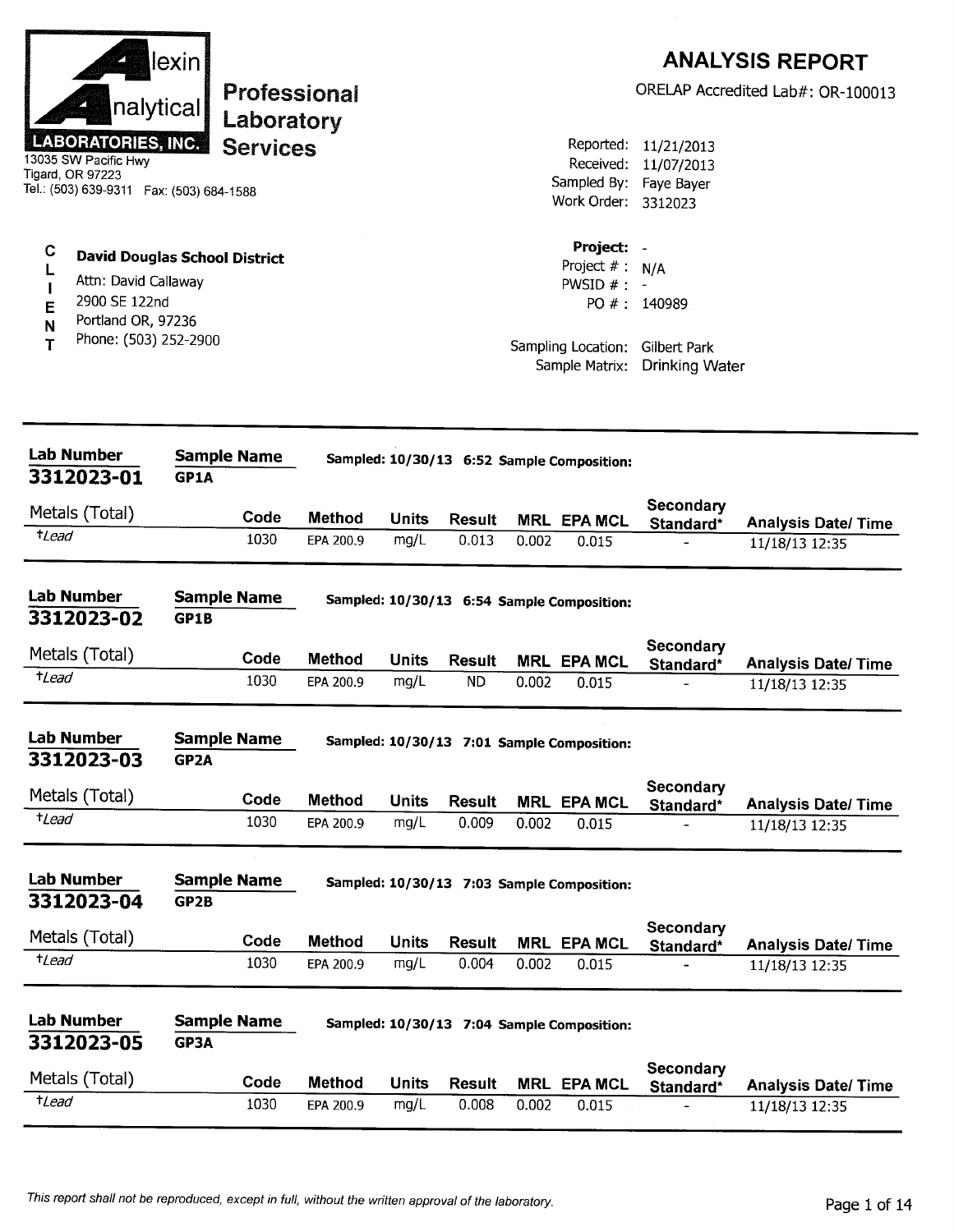| Project:<br>С<br><b>David Douglas School District</b><br>Project $#$ :<br>N/A<br>Attn: David Callaway<br>PWSID $#$ :<br>2900 SE 122nd<br>PO #: 140989<br>E<br>Portland OR, 97236<br>N<br>Phone: (503) 252-2900<br>т<br>Sampling Location:<br>Gilbert Park<br>Sample Matrix:<br><b>Drinking Water</b><br><b>Lab Number</b><br><b>Sample Name</b><br>Sampled: 10/30/13 7:06 Sample Composition:<br>3312023-06<br>GP3B<br>Secondary<br>Metals (Total)<br>Code<br><b>Method</b><br><b>Units</b><br><b>Result</b><br><b>MRL EPA MCL</b><br>Standard*<br>$t$ Lead<br>1030<br>mg/L<br>0.004<br>EPA 200.9<br>0.002<br>0.015<br>$\overline{a}$<br>Lab Number<br><b>Sample Name</b><br>Sampled: 10/30/13 7:13 Sample Composition:<br>3312023-07<br>GP4A<br>Secondary<br>Metals (Total)<br>Code<br><b>Method</b><br><b>Units</b><br><b>Result</b><br><b>MRL EPA MCL</b><br>Standard*<br>$t$ <i>Lead</i><br>1030<br>0.009<br>EPA 200.9<br>mg/L<br>0.002<br>0.015<br><b>Lab Number</b><br><b>Sample Name</b><br>Sampled: 10/30/13 7:15 Sample Composition:<br>3312023-08<br>GP4B | <b>Analysis Date/ Time</b>                        |
|---------------------------------------------------------------------------------------------------------------------------------------------------------------------------------------------------------------------------------------------------------------------------------------------------------------------------------------------------------------------------------------------------------------------------------------------------------------------------------------------------------------------------------------------------------------------------------------------------------------------------------------------------------------------------------------------------------------------------------------------------------------------------------------------------------------------------------------------------------------------------------------------------------------------------------------------------------------------------------------------------------------------------------------------------------------------|---------------------------------------------------|
|                                                                                                                                                                                                                                                                                                                                                                                                                                                                                                                                                                                                                                                                                                                                                                                                                                                                                                                                                                                                                                                                     |                                                   |
|                                                                                                                                                                                                                                                                                                                                                                                                                                                                                                                                                                                                                                                                                                                                                                                                                                                                                                                                                                                                                                                                     |                                                   |
|                                                                                                                                                                                                                                                                                                                                                                                                                                                                                                                                                                                                                                                                                                                                                                                                                                                                                                                                                                                                                                                                     |                                                   |
|                                                                                                                                                                                                                                                                                                                                                                                                                                                                                                                                                                                                                                                                                                                                                                                                                                                                                                                                                                                                                                                                     |                                                   |
|                                                                                                                                                                                                                                                                                                                                                                                                                                                                                                                                                                                                                                                                                                                                                                                                                                                                                                                                                                                                                                                                     | 11/18/13 12:35                                    |
|                                                                                                                                                                                                                                                                                                                                                                                                                                                                                                                                                                                                                                                                                                                                                                                                                                                                                                                                                                                                                                                                     | <b>Analysis Date/ Time</b><br>11/18/13 12:35      |
|                                                                                                                                                                                                                                                                                                                                                                                                                                                                                                                                                                                                                                                                                                                                                                                                                                                                                                                                                                                                                                                                     |                                                   |
| Secondary<br>Metals (Total)<br>Code<br><b>Method</b><br><b>Units</b><br><b>Result</b><br><b>MRL EPA MCL</b><br>Standard*                                                                                                                                                                                                                                                                                                                                                                                                                                                                                                                                                                                                                                                                                                                                                                                                                                                                                                                                            | <b>Analysis Date/Time</b>                         |
| $t$ Lead<br>1030<br>mg/L<br>0.012<br>EPA 200.9<br>0.002<br>0.015                                                                                                                                                                                                                                                                                                                                                                                                                                                                                                                                                                                                                                                                                                                                                                                                                                                                                                                                                                                                    | 11/18/13 12:35                                    |
| <b>Lab Number</b><br><b>Sample Name</b><br>Sampled: 10/30/13 7:16 Sample Composition:<br>3312023-09<br>GP5A                                                                                                                                                                                                                                                                                                                                                                                                                                                                                                                                                                                                                                                                                                                                                                                                                                                                                                                                                         |                                                   |
| Secondary<br>Metals (Total)                                                                                                                                                                                                                                                                                                                                                                                                                                                                                                                                                                                                                                                                                                                                                                                                                                                                                                                                                                                                                                         |                                                   |
| Code<br><b>Method</b><br><b>Units</b><br><b>Result</b><br><b>MRL EPA MCL</b><br>Standard*<br>$t$ Lead<br>1030<br>mg/L<br>0.029<br>EPA 200.9<br>0.002<br>0.015                                                                                                                                                                                                                                                                                                                                                                                                                                                                                                                                                                                                                                                                                                                                                                                                                                                                                                       | <b>Analysis Date/Time</b><br>11/18/13 12:35 MCLE  |
| <b>Lab Number</b><br><b>Sample Name</b><br>Sampled: 10/30/13 7:17 Sample Composition:<br>3312023-10<br>GP5B                                                                                                                                                                                                                                                                                                                                                                                                                                                                                                                                                                                                                                                                                                                                                                                                                                                                                                                                                         |                                                   |
| Secondary<br>Metals (Total)<br>Code                                                                                                                                                                                                                                                                                                                                                                                                                                                                                                                                                                                                                                                                                                                                                                                                                                                                                                                                                                                                                                 |                                                   |
| <b>Method</b><br><b>Units</b><br><b>Result</b><br>MRL EPA MCL<br>Standard*<br>$t$ Lead<br>1030<br>0.019<br>mg/L<br>0.002<br>EPA 200.9<br>0.015                                                                                                                                                                                                                                                                                                                                                                                                                                                                                                                                                                                                                                                                                                                                                                                                                                                                                                                      | <b>Analysis Date/ Time</b><br>11/18/13 12:35 MCLE |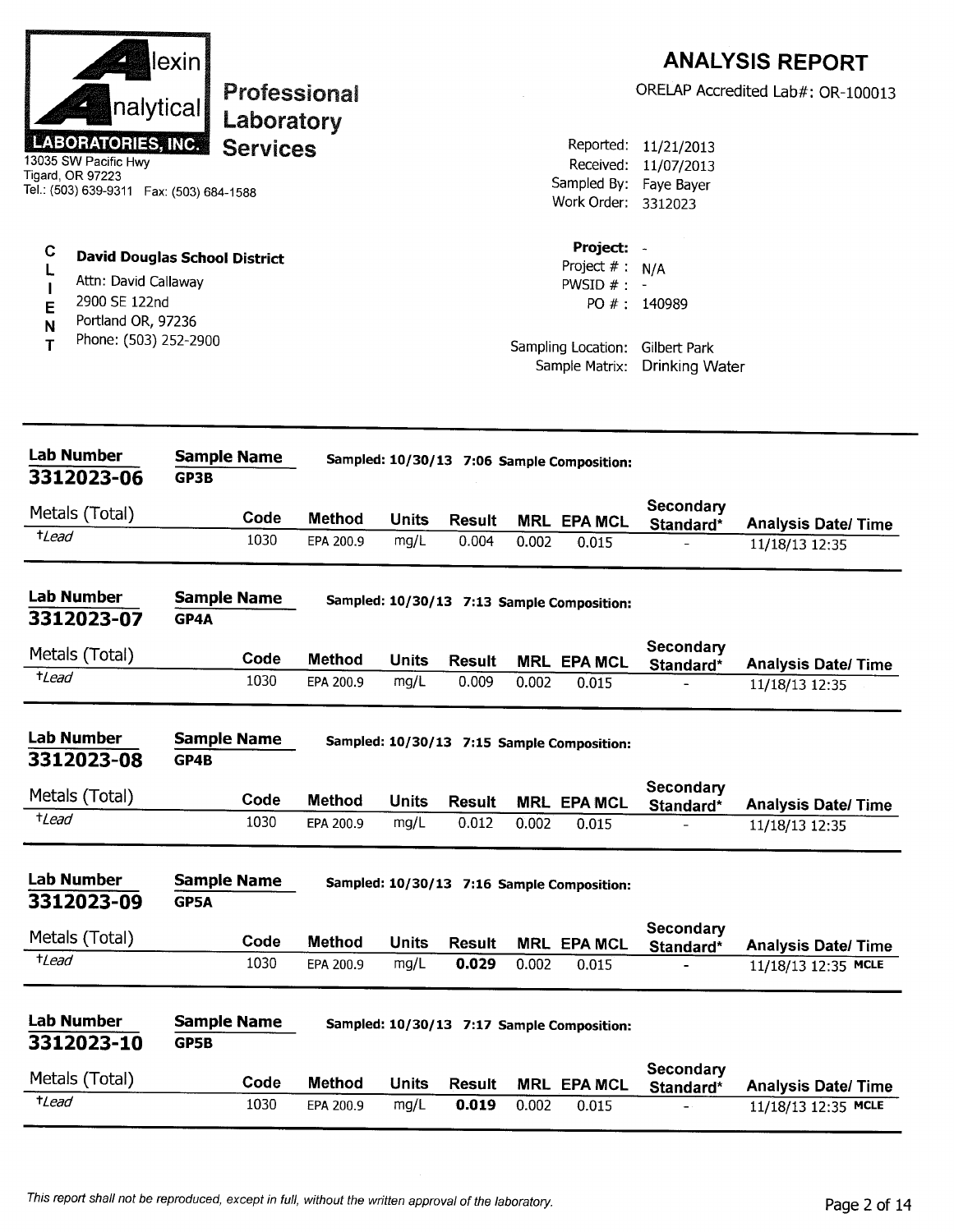| nalytical<br><b>LABORATORIES, INC.</b><br>13035 SW Pacific Hwy<br>Tigard, OR 97223<br>Tel.: (503) 639-9311  Fax: (503) 684-1588                                       | lexin                      | Laboratory<br><b>Services</b> | Professional  |              |                            |       | Reported:<br>Received:<br>Work Order: 3312023                                     | 11/21/2013<br>11/07/2013<br>Sampled By: Faye Bayer           | <b>ANALYSIS REPORT</b><br>ORELAP Accredited Lab#: OR-100013 |
|-----------------------------------------------------------------------------------------------------------------------------------------------------------------------|----------------------------|-------------------------------|---------------|--------------|----------------------------|-------|-----------------------------------------------------------------------------------|--------------------------------------------------------------|-------------------------------------------------------------|
| C<br><b>David Douglas School District</b><br>L<br>Attn: David Callaway<br>$\mathbf{I}$<br>2900 SE 122nd<br>E<br>Portland OR, 97236<br>N<br>Phone: (503) 252-2900<br>т |                            |                               |               |              |                            |       | Project: -<br>Project #:<br>PWSID $#$ : -<br>Sampling Location:<br>Sample Matrix: | N/A<br>PO #: 140989<br>Gilbert Park<br><b>Drinking Water</b> |                                                             |
| <b>Lab Number</b>                                                                                                                                                     | <b>Sample Name</b>         |                               |               |              |                            |       | Sampled: 10/30/13 6:55 Sample Composition:                                        |                                                              |                                                             |
| 3312023-11                                                                                                                                                            | GP6A                       |                               |               |              |                            |       |                                                                                   | Secondary                                                    |                                                             |
| Metals (Total)                                                                                                                                                        |                            | Code                          | <b>Method</b> | <b>Units</b> | <b>Result</b>              |       | <b>MRL EPA MCL</b>                                                                | Standard*                                                    | <b>Analysis Date/Time</b>                                   |
| $t$ Lead                                                                                                                                                              |                            | 1030                          | EPA 200.9     | mg/L         | 0.035                      | 0.002 | 0.015                                                                             |                                                              | 11/18/13 12:35 MCLE                                         |
| <b>Lab Number</b><br>3312023-12                                                                                                                                       | <b>Sample Name</b><br>GP6B |                               |               |              |                            |       | Sampled: 10/30/13 6:56 Sample Composition:                                        |                                                              |                                                             |
| Metals (Total)                                                                                                                                                        |                            | Code                          | <b>Method</b> | <b>Units</b> | <b>Result</b>              |       | <b>MRL EPA MCL</b>                                                                | Secondary                                                    |                                                             |
| $t$ Lead                                                                                                                                                              |                            | 1030                          | EPA 200.9     | mg/L         | <b>ND</b>                  | 0.002 | 0.015                                                                             | Standard*                                                    | <b>Analysis Date/ Time</b><br>11/18/13 12:35                |
| <b>Lab Number</b><br>3312023-13                                                                                                                                       | <b>Sample Name</b><br>GP7A |                               |               |              |                            |       | Sampled: 10/30/13 6:58 Sample Composition:                                        |                                                              |                                                             |
| Metals (Total)                                                                                                                                                        |                            | Code                          | <b>Method</b> | <b>Units</b> | <b>Result</b>              |       | <b>MRL EPA MCL</b>                                                                | Secondary                                                    |                                                             |
| $t$ <i>Lead</i>                                                                                                                                                       |                            | 1030                          | EPA 200.9     | mg/L         | 0.005                      | 0.002 | 0.015                                                                             | Standard*                                                    | <b>Analysis Date/ Time</b><br>11/18/13 12:35                |
| <b>Lab Number</b><br>3312023-14                                                                                                                                       | <b>Sample Name</b><br>GP7B |                               |               |              |                            |       | Sampled: 10/30/13 6:59 Sample Composition:                                        |                                                              |                                                             |
| Metals (Total)                                                                                                                                                        |                            | Code                          | <b>Method</b> | <b>Units</b> |                            |       |                                                                                   | Secondary                                                    |                                                             |
| $t$ Lead                                                                                                                                                              |                            | 1030                          | EPA 200.9     | mg/L         | <b>Result</b><br><b>ND</b> | 0.002 | <b>MRL EPA MCL</b><br>0.015                                                       | Standard*                                                    | <b>Analysis Date/Time</b><br>11/18/13 12:35                 |
| <b>Lab Number</b><br>3312023-15                                                                                                                                       | <b>Sample Name</b><br>GP8A |                               |               |              |                            |       | Sampled: 10/30/13 7:07 Sample Composition:                                        |                                                              |                                                             |
| Metals (Total)                                                                                                                                                        |                            | Code                          | <b>Method</b> | <b>Units</b> | <b>Result</b>              |       | <b>MRL EPA MCL</b>                                                                | Secondary<br>Standard*                                       | <b>Analysis Date/ Time</b>                                  |
| $t$ Lead                                                                                                                                                              |                            | 1030                          | EPA 200.9     | mg/L         | 0.005                      | 0.002 | 0.015                                                                             | $\overline{\phantom{0}}$                                     | 11/18/13 12:35                                              |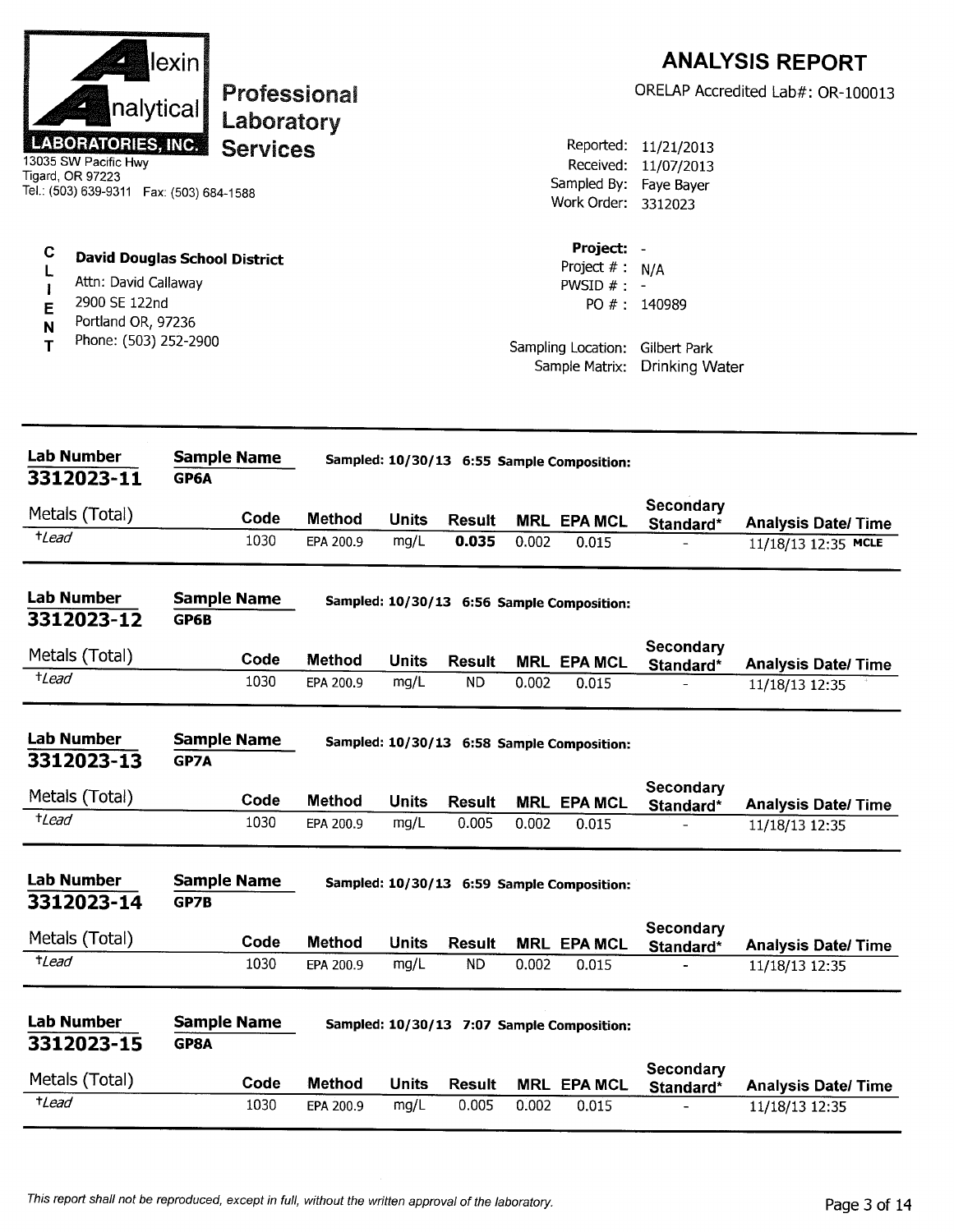| nalytical<br><b>LABORATORIES, INC.</b><br>13035 SW Pacific Hwy<br>Tigard, OR 97223<br>Tel.: (503) 639-9311  Fax: (503) 684-1588 | lexin<br>Professional<br>Laboratory<br><b>Services</b> |                            |                      |                            |       | Reported:<br>Received:<br>Work Order: 3312023                   | 11/21/2013<br>11/07/2013<br>Sampled By: Faye Bayer | <b>ANALYSIS REPORT</b><br>ORELAP Accredited Lab#: OR-100013 |
|---------------------------------------------------------------------------------------------------------------------------------|--------------------------------------------------------|----------------------------|----------------------|----------------------------|-------|-----------------------------------------------------------------|----------------------------------------------------|-------------------------------------------------------------|
| С<br>L<br>Attn: David Callaway<br>1<br>2900 SE 122nd<br>E<br>Portland OR, 97236<br>N<br>Phone: (503) 252-2900<br>Т              | <b>David Douglas School District</b>                   |                            |                      |                            |       | Project: -<br>Project #:<br>PWSID $# : -$<br>Sampling Location: | N/A<br>PO #: 140989<br>Gilbert Park                |                                                             |
|                                                                                                                                 |                                                        |                            |                      |                            |       | Sample Matrix:                                                  | <b>Drinking Water</b>                              |                                                             |
| <b>Lab Number</b><br>3312023-16                                                                                                 | <b>Sample Name</b><br>GP8B                             |                            |                      |                            |       | Sampled: 10/30/13 7:08 Sample Composition:                      |                                                    |                                                             |
| Metals (Total)                                                                                                                  |                                                        |                            |                      |                            |       |                                                                 | Secondary                                          |                                                             |
| $t$ Lead                                                                                                                        | Code<br>1030                                           | <b>Method</b><br>EPA 200.9 | <b>Units</b><br>mg/L | <b>Result</b><br><b>ND</b> | 0.002 | <b>MRL EPA MCL</b><br>0.015                                     | Standard*                                          | <b>Analysis Date/Time</b><br>11/18/13 12:35                 |
| <b>Lab Number</b><br>3312023-17<br>Metals (Total)                                                                               | <b>Sample Name</b><br>GP9A                             |                            |                      |                            |       | Sampled: 10/30/13 7:09 Sample Composition:                      | Secondary                                          |                                                             |
| <i>tLead</i>                                                                                                                    | Code<br>1030                                           | <b>Method</b>              | Units<br>mg/L        | <b>Result</b><br>0.002     |       | <b>MRL EPA MCL</b>                                              | Standard*                                          | <b>Analysis Date/ Time</b>                                  |
|                                                                                                                                 |                                                        | EPA 200.9                  |                      |                            | 0.002 | 0.015                                                           |                                                    | 11/18/13 12:35                                              |
| <b>Lab Number</b><br>3312023-18                                                                                                 | <b>Sample Name</b><br>GP9B                             |                            |                      |                            |       | Sampled: 10/30/13 7:11 Sample Composition:                      |                                                    |                                                             |
| Metals (Total)                                                                                                                  | Code                                                   | <b>Method</b>              | <b>Units</b>         | <b>Result</b>              |       | <b>MRL EPA MCL</b>                                              | Secondary<br>Standard*                             | <b>Analysis Date/ Time</b>                                  |
| $t$ Lead                                                                                                                        | 1030                                                   | EPA 200.9                  | mg/L                 | <b>ND</b>                  | 0.002 | 0.015                                                           |                                                    | 11/18/13 12:35                                              |
| <b>Lab Number</b><br>3312023-19                                                                                                 | <b>Sample Name</b><br><b>GP10A</b>                     |                            |                      |                            |       | Sampled: 10/30/13 7:18 Sample Composition:                      |                                                    |                                                             |
| Metals (Total)                                                                                                                  | Code                                                   | <b>Method</b>              | <b>Units</b>         | <b>Result</b>              |       | <b>MRL EPA MCL</b>                                              | Secondary                                          |                                                             |
| $t$ Lead                                                                                                                        | 1030                                                   | EPA 200.9                  | mg/L                 | ND                         | 0.002 | 0.015                                                           | Standard*                                          | <b>Analysis Date/Time</b><br>11/18/13 12:35                 |
| <b>Lab Number</b><br>3312023-20                                                                                                 | <b>Sample Name</b><br><b>GP10B</b>                     |                            |                      |                            |       | Sampled: 10/30/13 7:19 Sample Composition:                      |                                                    |                                                             |
| Metals (Total)                                                                                                                  | Code                                                   | Method                     | <b>Units</b>         | <b>Result</b>              |       | <b>MRL EPA MCL</b>                                              | Secondary<br>Standard*                             | <b>Analysis Date/ Time</b>                                  |
| $t$ Lead                                                                                                                        | 1030                                                   | EPA 200.9                  | mg/L                 | <b>ND</b>                  | 0.002 | 0.015                                                           |                                                    | 11/18/13 12:35                                              |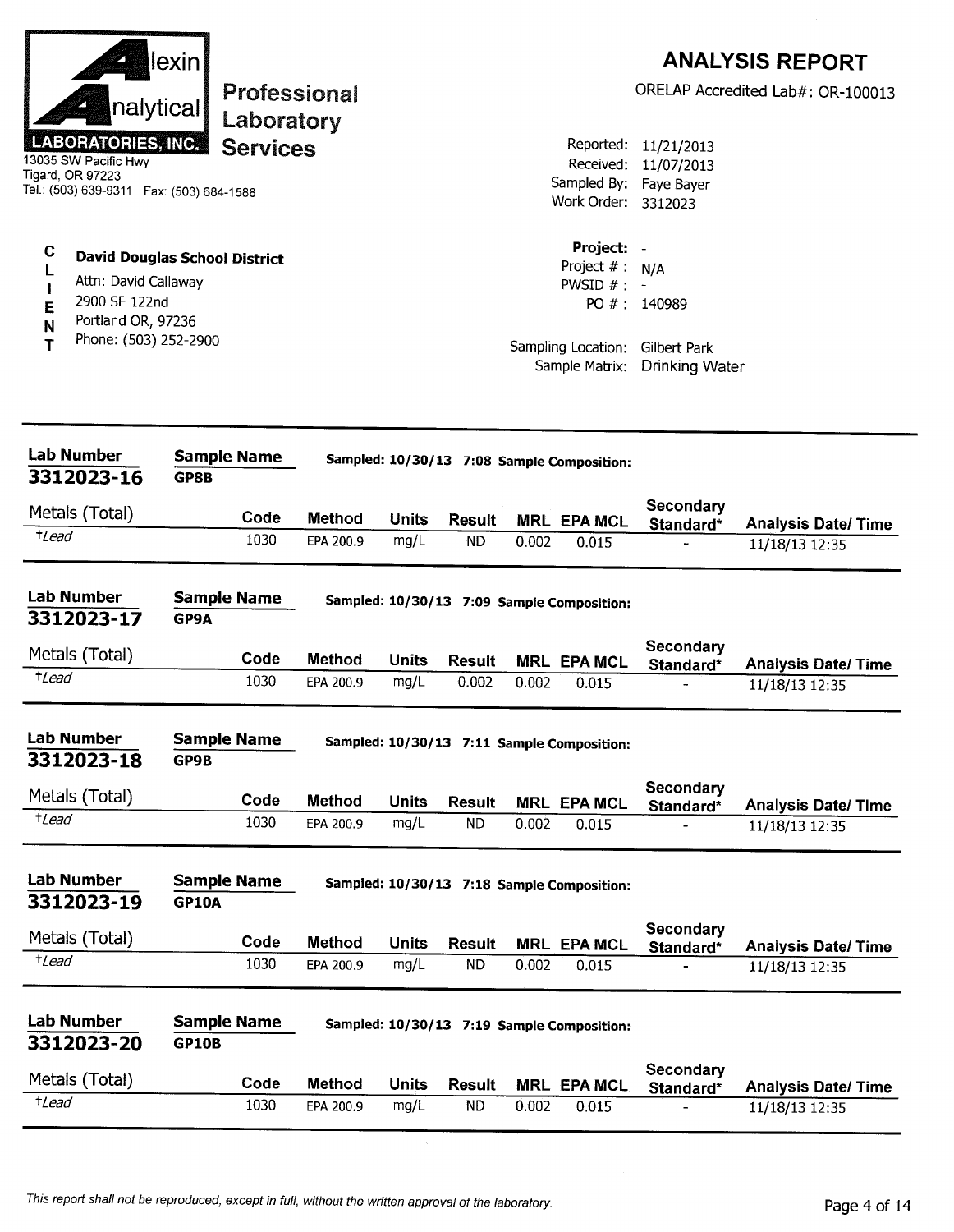| nalytical<br><b>LABORATORIES, INC.</b><br>13035 SW Pacific Hwy<br>Tigard, OR 97223<br>Tel.: (503) 639-9311  Fax: (503) 684-1588                  | lexin                              | Professional<br>Laboratory<br><b>Services</b> |                            |               |                            |       | Sampled By: Faye Bayer<br>Work Order: 3312023                             | Reported: 11/21/2013<br>Received: 11/07/2013                             | <b>ANALYSIS REPORT</b><br>ORELAP Accredited Lab#: OR-100013 |
|--------------------------------------------------------------------------------------------------------------------------------------------------|------------------------------------|-----------------------------------------------|----------------------------|---------------|----------------------------|-------|---------------------------------------------------------------------------|--------------------------------------------------------------------------|-------------------------------------------------------------|
| C<br><b>David Douglas School District</b><br>Attn: David Callaway<br>2900 SE 122nd<br>E<br>Portland OR, 97236<br>N<br>Phone: (503) 252-2900<br>т |                                    |                                               |                            |               |                            |       | Project: -<br>Project $# : N/A$<br>PWSID $#$ : -<br>Sample Matrix:        | PO #: 140989<br>Sampling Location: Gilbert Park<br><b>Drinking Water</b> |                                                             |
| <b>Lab Number</b><br>3312023-21                                                                                                                  | <b>Sample Name</b><br><b>GP11A</b> |                                               |                            |               |                            |       | Sampled: 10/30/13 5:53 Sample Composition:                                |                                                                          |                                                             |
| Metals (Total)                                                                                                                                   |                                    | Code                                          | <b>Method</b>              | <b>Units</b>  | <b>Result</b>              |       | <b>MRL EPA MCL</b>                                                        | Secondary<br>Standard*                                                   | <b>Analysis Date/Time</b>                                   |
| <i>tLead</i>                                                                                                                                     |                                    | 1030                                          | EPA 200.9                  | mg/L          | 0.010                      | 0.002 | 0.015                                                                     |                                                                          | 11/18/13 12:35                                              |
| <b>Lab Number</b><br>3312023-22<br>Metals (Total)<br><i>t</i> Lead                                                                               | <b>Sample Name</b><br><b>GP11B</b> | Code<br>1030                                  | <b>Method</b><br>EPA 200.9 | Units<br>mg/L | <b>Result</b><br><b>ND</b> | 0.002 | Sampled: 10/30/13 5:54 Sample Composition:<br><b>MRL EPA MCL</b><br>0.015 | <b>Secondary</b><br>Standard*                                            | <b>Analysis Date/ Time</b><br>11/18/13 12:35                |
| <b>Lab Number</b><br>3312023-23                                                                                                                  | <b>Sample Name</b><br><b>GP12A</b> |                                               |                            |               |                            |       | Sampled: 10/30/13 5:57 Sample Composition:                                |                                                                          |                                                             |
| Metals (Total)                                                                                                                                   |                                    | Code                                          | <b>Method</b>              | <b>Units</b>  | <b>Result</b>              |       | <b>MRL EPA MCL</b>                                                        | Secondary<br>Standard*                                                   | <b>Analysis Date/ Time</b>                                  |
| $t$ <i>Lead</i>                                                                                                                                  |                                    | 1030                                          | EPA 200.9                  | mg/L          | 0.013                      | 0.002 | 0.015                                                                     |                                                                          | 11/18/13 12:35                                              |
| <b>Lab Number</b><br>3312023-24                                                                                                                  | <b>Sample Name</b><br><b>GP12B</b> |                                               |                            |               |                            |       | Sampled: 10/30/13 5:59 Sample Composition:                                |                                                                          |                                                             |
| Metals (Total)                                                                                                                                   |                                    | Code                                          | <b>Method</b>              | <b>Units</b>  | <b>Result</b>              |       | <b>MRL EPA MCL</b>                                                        | Secondary<br>Standard*                                                   | <b>Analysis Date/ Time</b>                                  |
| $t$ <i>Lead</i>                                                                                                                                  |                                    | 1030                                          | EPA 200.9                  | mg/L          | 0.005                      | 0.002 | 0.015                                                                     |                                                                          | 11/18/13 12:35                                              |
| <b>Lab Number</b><br>3312023-25                                                                                                                  | <b>GP13A</b>                       | <b>Sample Name</b>                            |                            |               |                            |       | Sampled: 10/30/13 6:01 Sample Composition:                                | <b>Secondary</b>                                                         |                                                             |
| Metals (Total)                                                                                                                                   |                                    | Code                                          | <b>Method</b>              | <b>Units</b>  | <b>Result</b>              |       | <b>MRL EPA MCL</b>                                                        | Standard*                                                                | <b>Analysis Date/Time</b>                                   |
| $t$ <i>Lead</i>                                                                                                                                  |                                    | 1030                                          | EPA 200.9                  | mg/L          | 0.018                      | 0.002 | 0.015                                                                     |                                                                          | 11/18/13 12:35 MCLE                                         |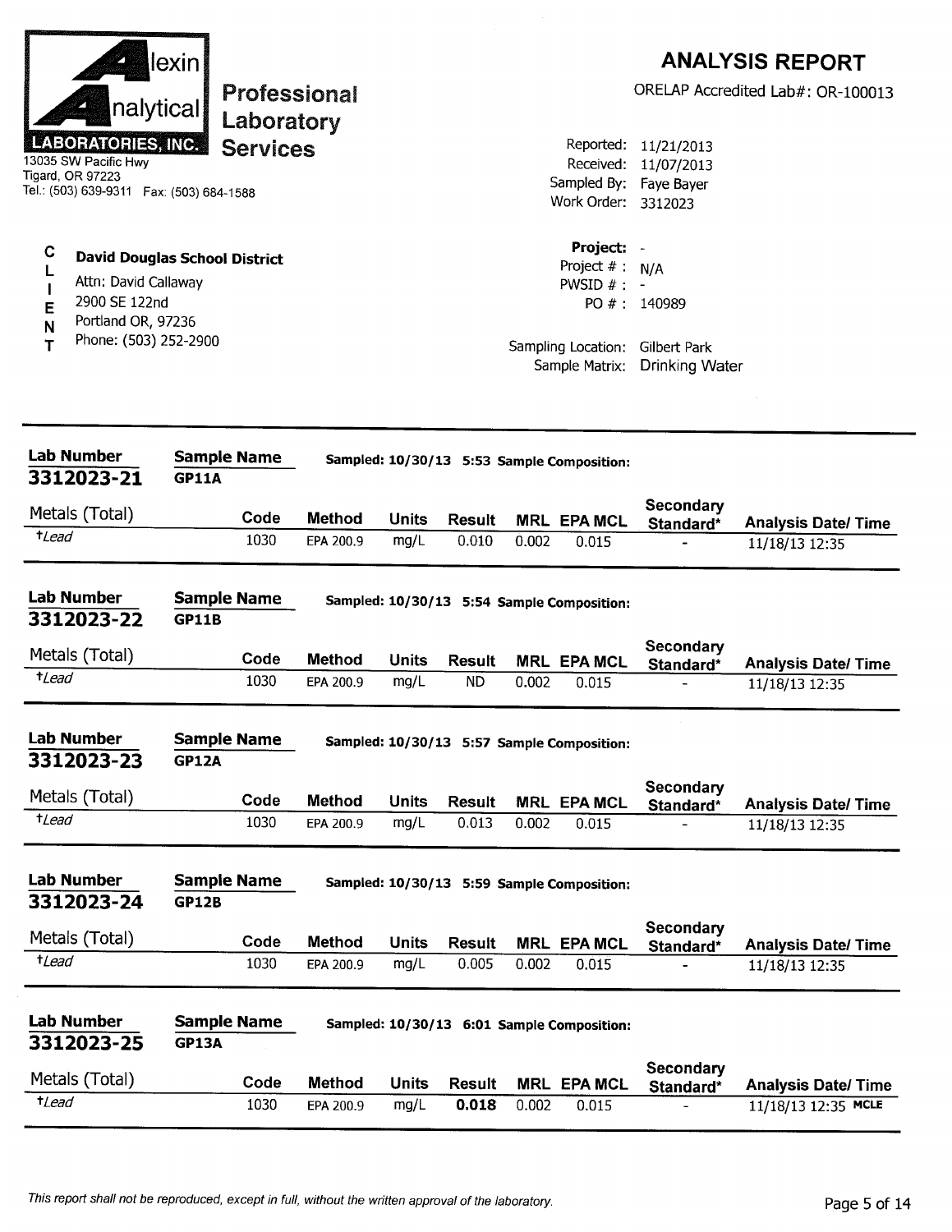|                 |                                                                                                                           | lexin                              |                               |               |              |               |       |                                                  |                                                   | <b>ANALYSIS REPORT</b>                            |
|-----------------|---------------------------------------------------------------------------------------------------------------------------|------------------------------------|-------------------------------|---------------|--------------|---------------|-------|--------------------------------------------------|---------------------------------------------------|---------------------------------------------------|
|                 | nalytical                                                                                                                 |                                    |                               | Professional  |              |               |       |                                                  |                                                   | ORELAP Accredited Lab#: OR-100013                 |
|                 | <b>LABORATORIES, INC.</b><br>13035 SW Pacific Hwy<br><b>Tigard, OR 97223</b><br>Tel.: (503) 639-9311  Fax: (503) 684-1588 |                                    | Laboratory<br><b>Services</b> |               |              |               |       | Sampled By: Faye Bayer<br>Work Order: 3312023    | Reported: 11/21/2013<br>Received: 11/07/2013      |                                                   |
| С               | <b>David Douglas School District</b><br>Attn: David Callaway                                                              |                                    |                               |               |              |               |       | Project: -<br>Project $# : N/A$<br>PWSID $# : -$ |                                                   |                                                   |
| Е<br>N          | 2900 SE 122nd<br>Portland OR, 97236                                                                                       |                                    |                               |               |              |               |       |                                                  | PO #: 140989                                      |                                                   |
| т               | Phone: (503) 252-2900                                                                                                     |                                    |                               |               |              |               |       | Sample Matrix:                                   | Sampling Location: Gilbert Park<br>Drinking Water |                                                   |
|                 | <b>Lab Number</b><br>3312023-26                                                                                           | <b>Sample Name</b><br><b>GP13B</b> |                               |               |              |               |       | Sampled: 10/30/13 6:02 Sample Composition:       |                                                   |                                                   |
|                 | Metals (Total)                                                                                                            |                                    | Code                          | <b>Method</b> | <b>Units</b> | <b>Result</b> |       |                                                  | Secondary                                         |                                                   |
| $t$ Lead        |                                                                                                                           |                                    | 1030                          | EPA 200.9     | mg/L         | 0.007         | 0.002 | <b>MRL EPA MCL</b><br>0.015                      | Standard*                                         | <b>Analysis Date/ Time</b><br>11/18/13 12:35      |
|                 | <b>Lab Number</b><br>3312023-27                                                                                           | <b>Sample Name</b><br><b>GP14A</b> |                               |               |              |               |       | Sampled: 10/30/13 6:04 Sample Composition:       |                                                   |                                                   |
|                 | Metals (Total)                                                                                                            |                                    | Code                          | <b>Method</b> | <b>Units</b> | Result        |       | <b>MRL EPA MCL</b>                               | Secondary                                         |                                                   |
| $t$ Lead        |                                                                                                                           |                                    | 1030                          | EPA 200.9     | mg/L         | 0.026         | 0.002 | 0.015                                            | Standard*                                         | <b>Analysis Date/ Time</b><br>11/18/13 12:35 MCLE |
|                 | Lab Number<br>3312023-28                                                                                                  | <b>Sample Name</b><br><b>GP14B</b> |                               |               |              |               |       | Sampled: 10/30/13 6:05 Sample Composition:       |                                                   |                                                   |
|                 | Metals (Total)                                                                                                            |                                    | Code                          | <b>Method</b> | <b>Units</b> | <b>Result</b> |       | <b>MRL EPA MCL</b>                               | Secondary                                         |                                                   |
| $t$ Lead        |                                                                                                                           |                                    | 1030                          | EPA 200.9     | mg/L         | 0.019         | 0.002 | 0.015                                            | Standard*                                         | <b>Analysis Date/ Time</b><br>11/18/13 12:35 MCLE |
|                 | <b>Lab Number</b><br>3312023-29                                                                                           | <b>Sample Name</b><br><b>GP15A</b> |                               |               |              |               |       | Sampled: 10/30/13 6:07 Sample Composition:       |                                                   |                                                   |
|                 | Metals (Total)                                                                                                            |                                    | Code                          | <b>Method</b> | <b>Units</b> | <b>Result</b> |       | <b>MRL EPA MCL</b>                               | <b>Secondary</b>                                  | <b>Analysis Date/Time</b>                         |
| $t$ <i>Lead</i> |                                                                                                                           |                                    | 1030                          | EPA 200.9     | mg/L         | 0.028         | 0.002 | 0.015                                            | Standard*                                         | 11/18/13 12:35 MCLE                               |
|                 | Lab Number<br>3312023-30                                                                                                  | <b>Sample Name</b><br><b>GP15B</b> |                               |               |              |               |       | Sampled: 10/30/13 6:09 Sample Composition:       | Secondary                                         |                                                   |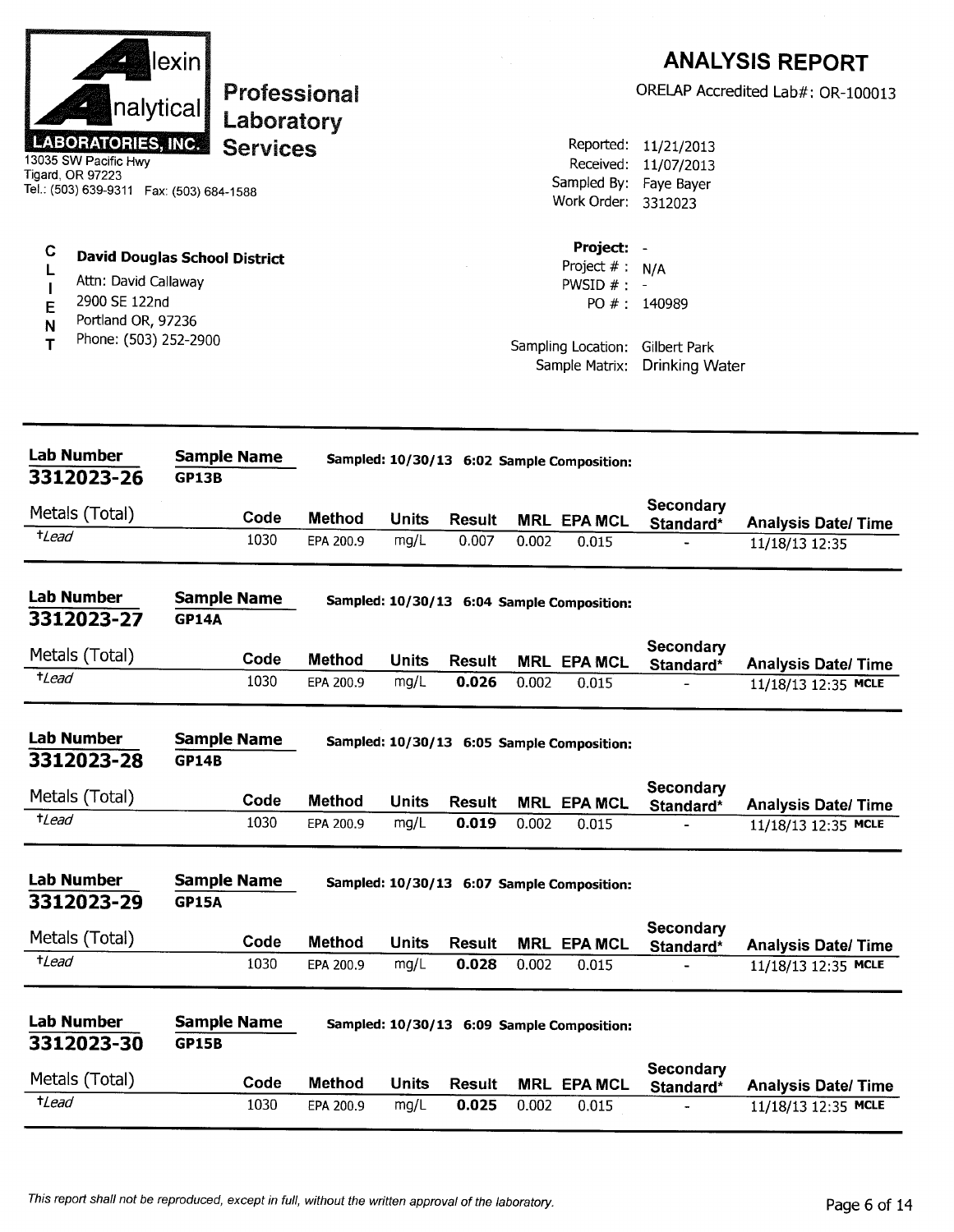| nalytical<br><b>LABORATORIES, INC.</b><br>13035 SW Pacific Hwy<br>Tigard, OR 97223<br>Tel.: (503) 639-9311  Fax: (503) 684-1588 | lexin                                | Laboratory<br><b>Services</b> | Professional               |                      |                            |       | Reported:<br>Received:<br>Sampled By:<br>Work Order: 3312023     | 11/21/2013<br>11/07/2013<br>Faye Bayer                 | <b>ANALYSIS REPORT</b><br>ORELAP Accredited Lab#: OR-100013 |
|---------------------------------------------------------------------------------------------------------------------------------|--------------------------------------|-------------------------------|----------------------------|----------------------|----------------------------|-------|------------------------------------------------------------------|--------------------------------------------------------|-------------------------------------------------------------|
| C<br>L<br>Attn: David Callaway<br>2900 SE 122nd<br>E<br>Portland OR, 97236<br>N<br>Phone: (503) 252-2900<br>Т                   | <b>David Douglas School District</b> |                               |                            |                      |                            |       | Project: -<br>Project $#:$<br>PWSID $# : -$                      | N/A<br>PO #: 140989<br>Sampling Location: Gilbert Park |                                                             |
|                                                                                                                                 |                                      |                               |                            |                      |                            |       | Sample Matrix:                                                   | <b>Drinking Water</b>                                  |                                                             |
| <b>Lab Number</b><br>3312023-31                                                                                                 | <b>Sample Name</b><br><b>GP16A</b>   |                               |                            |                      |                            |       | Sampled: 10/30/13 6:36 Sample Composition:                       |                                                        |                                                             |
| Metals (Total)                                                                                                                  |                                      | Code                          |                            |                      |                            |       |                                                                  | Secondary                                              |                                                             |
| <i><b>+Lead</b></i>                                                                                                             |                                      | 1030                          | <b>Method</b><br>EPA 200.9 | <b>Units</b><br>mg/L | <b>Result</b><br>0.008     | 0.002 | <b>MRL EPA MCL</b><br>0.015                                      | Standard*                                              | <b>Analysis Date/ Time</b><br>11/18/13 12:35                |
| <b>Lab Number</b><br>3312023-32<br>Metals (Total)<br>$t$ Lead                                                                   | <b>Sample Name</b><br><b>GP16B</b>   | Code                          | <b>Method</b>              | Units                | <b>Result</b>              |       | Sampled: 10/30/13 6:38 Sample Composition:<br><b>MRL EPA MCL</b> | Secondary                                              |                                                             |
|                                                                                                                                 |                                      | 1030                          | EPA 200.9                  | mg/L                 | <b>ND</b>                  | 0.002 | 0.015                                                            | Standard*                                              | <b>Analysis Date/Time</b><br>11/18/13 12:35                 |
| <b>Lab Number</b><br>3312023-33                                                                                                 | <b>Sample Name</b><br><b>GP17A</b>   |                               |                            |                      |                            |       | Sampled: 10/30/13 6:34 Sample Composition:                       |                                                        |                                                             |
| Metals (Total)                                                                                                                  |                                      | Code                          | <b>Method</b>              |                      |                            |       |                                                                  | Secondary                                              |                                                             |
| $t$ Lead                                                                                                                        |                                      | 1030                          | EPA 200.9                  | <b>Units</b><br>mg/L | <b>Result</b><br>0.009     | 0.002 | <b>MRL EPA MCL</b><br>0.015                                      | Standard*                                              | <b>Analysis Date/ Time</b><br>11/18/13 12:35                |
| <b>Lab Number</b><br>3312023-34                                                                                                 | <b>Sample Name</b><br><b>GP17B</b>   |                               |                            |                      |                            |       | Sampled: 10/30/13 6:35 Sample Composition:                       |                                                        |                                                             |
|                                                                                                                                 |                                      |                               |                            |                      |                            |       |                                                                  | Secondary                                              |                                                             |
| Metals (Total)<br>$t$ <i>Lead</i>                                                                                               |                                      | Code<br>1030                  | <b>Method</b><br>EPA 200.9 | <b>Units</b><br>mg/L | <b>Result</b><br><b>ND</b> | 0.002 | <b>MRL EPA MCL</b><br>0.015                                      | Standard*                                              | <b>Analysis Date/ Time</b><br>11/18/13 12:35                |
| <b>Lab Number</b><br>3312023-35                                                                                                 | <b>Sample Name</b><br><b>GP18A</b>   |                               |                            |                      |                            |       | Sampled: 10/30/13 6:31 Sample Composition:                       |                                                        |                                                             |
| Metals (Total)                                                                                                                  |                                      | Code                          | <b>Method</b>              | <b>Units</b>         | <b>Result</b>              |       | <b>MRL EPA MCL</b>                                               | Secondary<br>Standard*                                 | <b>Analysis Date/ Time</b>                                  |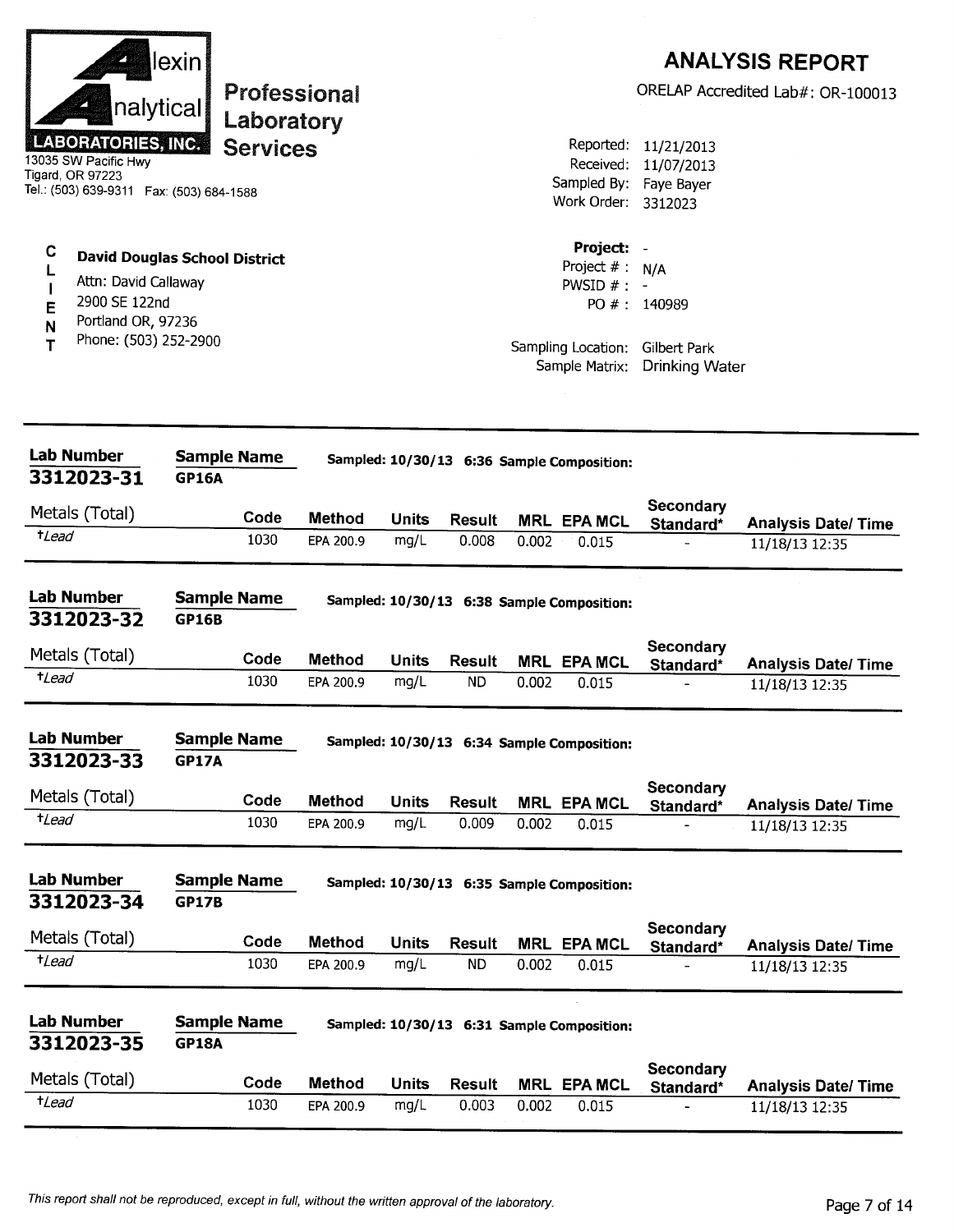|                                                                                                                   | lexinl                               |               |              |               |       |                                              |                                                                        | <b>ANALYSIS REPORT</b>                       |
|-------------------------------------------------------------------------------------------------------------------|--------------------------------------|---------------|--------------|---------------|-------|----------------------------------------------|------------------------------------------------------------------------|----------------------------------------------|
| nalytical                                                                                                         | <b>Professional</b><br>Laboratory    |               |              |               |       |                                              |                                                                        | ORELAP Accredited Lab#: OR-100013            |
| <b>ABORATORIES, INC.</b><br>13035 SW Pacific Hwy<br>Tigard, OR 97223<br>Tel.: (503) 639-9311  Fax: (503) 684-1588 | <b>Services</b>                      |               |              |               |       | Work Order: 3312023                          | Reported: 11/21/2013<br>Received: 11/07/2013<br>Sampled By: Faye Bayer |                                              |
| C<br>L<br>Attn: David Callaway<br>2900 SE 122nd<br>E<br>Portland OR, 97236<br>N                                   | <b>David Douglas School District</b> |               |              |               |       | Project:<br>Project $# : N/A$<br>PWSID $# :$ | PO #: 140989                                                           |                                              |
| Phone: (503) 252-2900<br>т                                                                                        |                                      |               |              |               |       | Sample Matrix:                               | Sampling Location: Gilbert Park<br>Drinking Water                      |                                              |
| <b>Lab Number</b>                                                                                                 | <b>Sample Name</b>                   |               |              |               |       |                                              |                                                                        |                                              |
| 3312023-36                                                                                                        | <b>GP18B</b>                         |               |              |               |       | Sampled: 10/30/13 6:32 Sample Composition:   |                                                                        |                                              |
| Metals (Total)                                                                                                    | Code                                 | <b>Method</b> | <b>Units</b> | Result        |       | <b>MRL EPA MCL</b>                           | Secondary<br>Standard*                                                 | <b>Analysis Date/Time</b>                    |
| $t$ <i>Lead</i>                                                                                                   | 1030                                 | EPA 200.9     | mg/L         | ND            | 0.002 | 0.015                                        |                                                                        | 11/20/13 12:31                               |
| <b>Lab Number</b><br>3312023-37                                                                                   | <b>Sample Name</b><br><b>GP19A</b>   |               |              |               |       | Sampled: 10/30/13 6:27 Sample Composition:   |                                                                        |                                              |
| Metals (Total)                                                                                                    | Code                                 | <b>Method</b> | <b>Units</b> | <b>Result</b> |       | <b>MRL EPA MCL</b>                           | <b>Secondary</b>                                                       |                                              |
| $t$ Lead                                                                                                          | 1030                                 | EPA 200.9     | mg/L         | 0.003         | 0.002 | 0.015                                        | Standard*                                                              | <b>Analysis Date/ Time</b><br>11/13/13 15:43 |
| Lab Number<br>3312023-38                                                                                          | Sample Name<br><b>GP19B</b>          |               |              |               |       | Sampled: 10/30/13 6:29 Sample Composition:   |                                                                        |                                              |
| Metals (Total)                                                                                                    | Code                                 | <b>Method</b> | <b>Units</b> | <b>Result</b> |       | <b>MRL EPA MCL</b>                           | Secondary                                                              |                                              |
| $t$ <i>Lead</i>                                                                                                   | 1030                                 | EPA 200.9     | mg/L         | <b>ND</b>     | 0.002 | 0.015                                        | Standard*                                                              | <b>Analysis Date/ Time</b><br>11/13/13 15:43 |
| <b>Lab Number</b><br>3312023-39                                                                                   | <b>Sample Name</b><br><b>GP20A</b>   |               |              |               |       | Sampled: 10/30/13 6:23 Sample Composition:   |                                                                        |                                              |
| Metals (Total)                                                                                                    | Code                                 | <b>Method</b> | <b>Units</b> | <b>Result</b> |       | <b>MRL EPA MCL</b>                           | Secondary                                                              | <b>Analysis Date/ Time</b>                   |
| $t$ <i>Lead</i>                                                                                                   | 1030                                 | EPA 200.9     | mg/L         | 0.005         | 0.002 | 0.015                                        | Standard*                                                              | 11/20/13 12:31                               |
| <b>Lab Number</b><br>3312023-40                                                                                   | <b>Sample Name</b><br><b>GP20B</b>   |               |              |               |       | Sampled: 10/30/13 6:24 Sample Composition:   |                                                                        |                                              |
| Metals (Total)                                                                                                    | Code                                 | <b>Method</b> | <b>Units</b> | <b>Result</b> |       | <b>MRL EPA MCL</b>                           | Secondary<br>Standard*                                                 | <b>Analysis Date/Time</b>                    |
| $t$ <i>Lead</i>                                                                                                   | 1030                                 | EPA 200.9     | mg/L         | <b>ND</b>     | 0.002 | 0.015                                        |                                                                        | $11/13/13$ 15:43                             |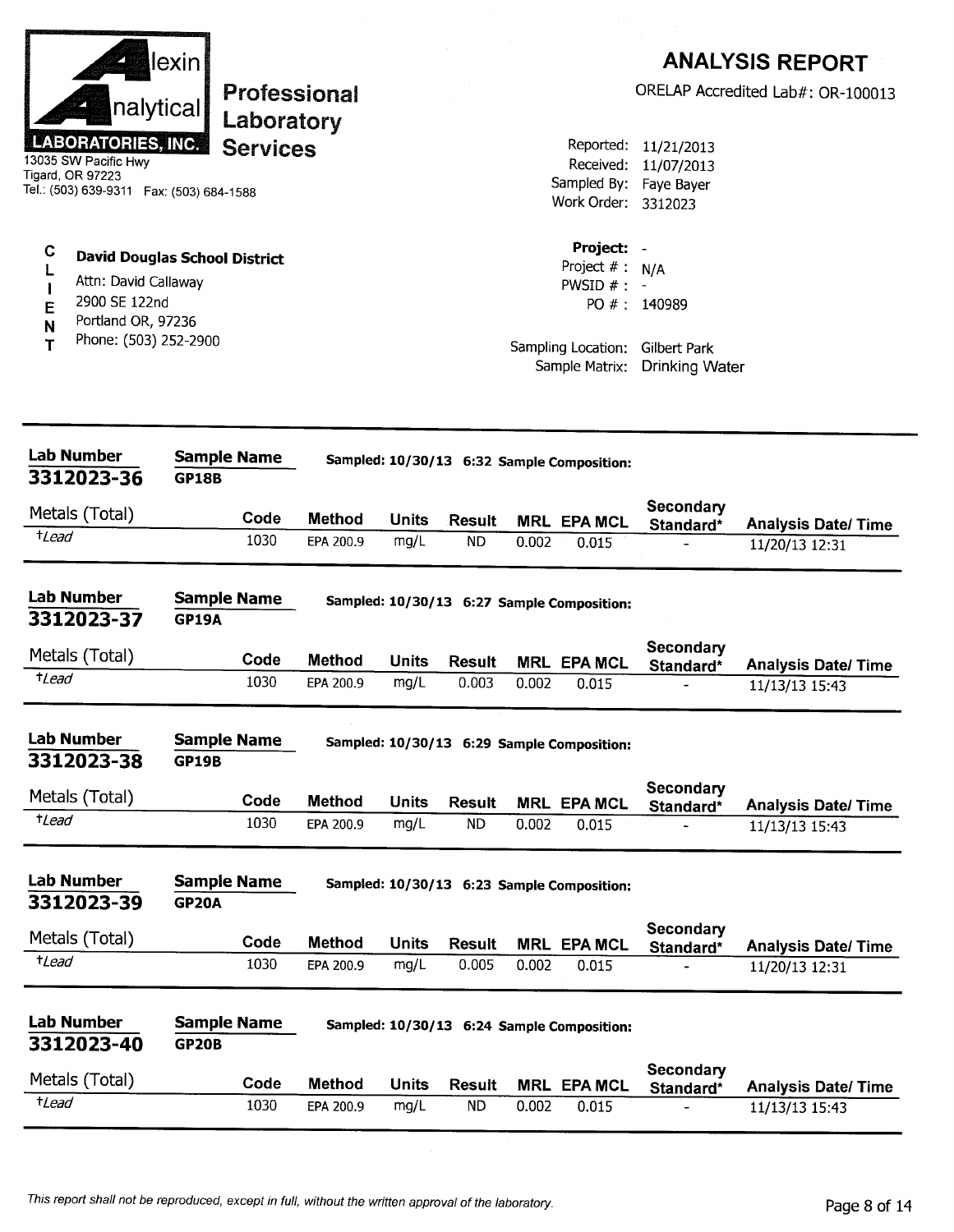|                                                                                                                    | lexin                              |                 |                     |              |               |       |                                                  |                                                                  | <b>ANALYSIS REPORT</b>                       |
|--------------------------------------------------------------------------------------------------------------------|------------------------------------|-----------------|---------------------|--------------|---------------|-------|--------------------------------------------------|------------------------------------------------------------------|----------------------------------------------|
| nalytical                                                                                                          |                                    | Laboratory      | <b>Professional</b> |              |               |       |                                                  |                                                                  | ORELAP Accredited Lab#: OR-100013            |
| <b>LABORATORIES, INC.</b><br>13035 SW Pacific Hwy<br>Tigard, OR 97223<br>Tel.: (503) 639-9311  Fax: (503) 684-1588 |                                    | <b>Services</b> |                     |              |               |       | Received:<br>Work Order: 3312023                 | Reported: 11/21/2013<br>11/07/2013<br>Sampled By: Faye Bayer     |                                              |
| C<br><b>David Douglas School District</b><br>Attn: David Callaway<br>2900 SE 122nd<br>E<br>Portland OR, 97236<br>N |                                    |                 |                     |              |               |       | Project: -<br>Project $# : N/A$<br>PWSID $# : -$ | PO #: 140989                                                     |                                              |
| Phone: (503) 252-2900<br>т                                                                                         |                                    |                 |                     |              |               |       |                                                  | Sampling Location: Gilbert Park<br>Sample Matrix: Drinking Water |                                              |
| <b>Lab Number</b><br>3312023-41                                                                                    | <b>Sample Name</b><br><b>GP21A</b> |                 |                     |              |               |       | Sampled: 10/29/13 7:36 Sample Composition:       |                                                                  |                                              |
| Metals (Total)                                                                                                     |                                    | Code            | <b>Method</b>       | <b>Units</b> | <b>Result</b> |       | <b>MRL EPA MCL</b>                               | <b>Secondary</b>                                                 |                                              |
| <i>t</i> Lead                                                                                                      |                                    | 1030            | EPA 200.9           | mg/L         | <b>ND</b>     | 0.002 | 0.015                                            | Standard*                                                        | <b>Analysis Date/ Time</b><br>11/13/13 15:43 |
| <b>Lab Number</b><br>3312023-42                                                                                    | <b>Sample Name</b><br><b>GP21B</b> |                 |                     |              |               |       | Sampled: 10/29/13 7:37 Sample Composition:       |                                                                  |                                              |
| Metals (Total)                                                                                                     |                                    | Code            | <b>Method</b>       | <b>Units</b> | <b>Result</b> |       | <b>MRL EPA MCL</b>                               | Secondary<br>Standard*                                           | <b>Analysis Date/Time</b>                    |
| $t$ Lead                                                                                                           |                                    | 1030            | EPA 200.9           | mg/L         | <b>ND</b>     | 0.002 | 0.015                                            |                                                                  | 11/13/13 15:43                               |
| <b>Lab Number</b><br>3312023-43                                                                                    | <b>Sample Name</b><br><b>GP23A</b> |                 |                     |              |               |       | Sampled: 10/29/13 7:53 Sample Composition:       |                                                                  |                                              |
| Metals (Total)                                                                                                     |                                    | Code            | <b>Method</b>       | <b>Units</b> | <b>Result</b> |       | <b>MRL EPA MCL</b>                               | <b>Secondary</b><br>Standard*                                    | <b>Analysis Date/Time</b>                    |
| $t$ <i>Lead</i>                                                                                                    |                                    | 1030            | EPA 200.9           | mg/L         | <b>ND</b>     | 0.002 | 0.015                                            |                                                                  | 11/13/13 15:43                               |
| <b>Lab Number</b><br>3312023-44                                                                                    | <b>Sample Name</b><br><b>GP23B</b> |                 |                     |              |               |       | Sampled: 10/29/13 7:54 Sample Composition:       |                                                                  |                                              |
| Metals (Total)                                                                                                     |                                    | Code            | <b>Method</b>       | <b>Units</b> | <b>Result</b> |       | <b>MRL EPA MCL</b>                               | Secondary<br>Standard*                                           | <b>Analysis Date/Time</b>                    |
| $t$ Lead                                                                                                           |                                    | 1030            | EPA 200.9           | mg/L         | <b>ND</b>     | 0.002 | 0.015                                            |                                                                  | 11/13/13 15:43                               |
| <b>Lab Number</b><br>3312023-45                                                                                    | <b>Sample Name</b><br><b>GP24A</b> |                 |                     |              |               |       | Sampled: 10/29/13 7:57 Sample Composition:       |                                                                  |                                              |
| Metals (Total)                                                                                                     |                                    | Code            | <b>Method</b>       | <b>Units</b> | <b>Result</b> |       | <b>MRL EPA MCL</b>                               | Secondary<br>Standard*                                           | <b>Analysis Date/ Time</b>                   |
| $t$ Lead                                                                                                           |                                    | 1030            | EPA 200.9           | mg/L         | <b>ND</b>     | 0.002 | 0.015                                            |                                                                  | 11/13/13 15:43                               |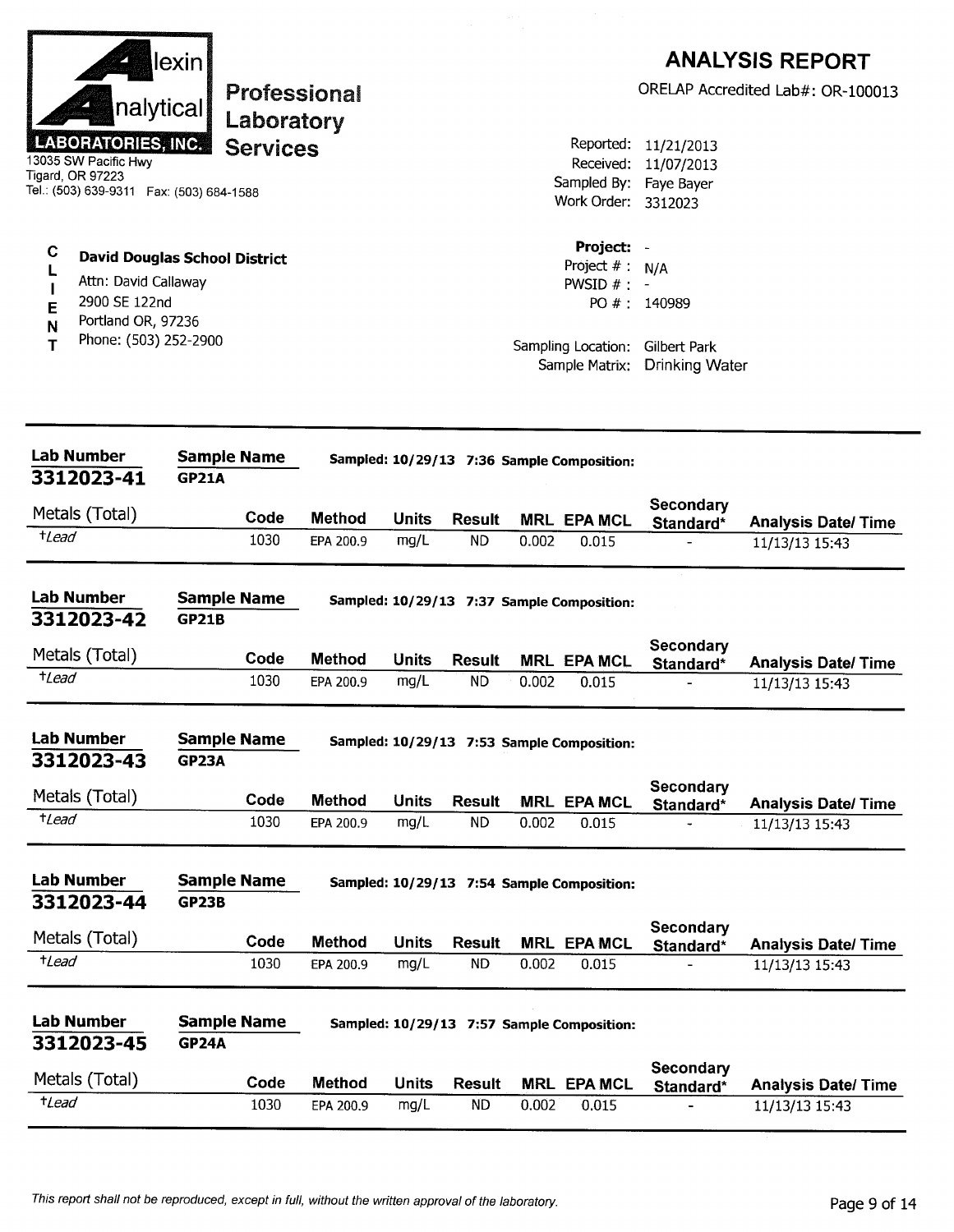| nalytical<br><b>LABORATORIES, INC.</b><br>13035 SW Pacific Hwy<br>Tigard, OR 97223<br>Tel.: (503) 639-9311  Fax: (503) 684-1588 | lexin∶<br>Professional<br>Laboratory<br><b>Services</b> |                            |                      |                            |       | Reported:<br>Received:<br>Sampled By:<br>Work Order: 3312023              | 11/21/2013<br>11/07/2013<br>Faye Bayer                                   | <b>ANALYSIS REPORT</b><br>ORELAP Accredited Lab#: OR-100013 |
|---------------------------------------------------------------------------------------------------------------------------------|---------------------------------------------------------|----------------------------|----------------------|----------------------------|-------|---------------------------------------------------------------------------|--------------------------------------------------------------------------|-------------------------------------------------------------|
| C<br>Attn: David Callaway<br>2900 SE 122nd<br>E<br>Portland OR, 97236<br>N<br>Phone: (503) 252-2900<br>т                        | <b>David Douglas School District</b>                    |                            |                      |                            |       | Project: -<br>Project $# : N/A$<br>PWSID $# : -$<br>Sample Matrix:        | PO #: 140989<br>Sampling Location: Gilbert Park<br><b>Drinking Water</b> |                                                             |
| <b>Lab Number</b><br>3312023-46                                                                                                 | <b>Sample Name</b><br><b>GP24B</b>                      |                            |                      |                            |       | Sampled: 10/29/13 7:59 Sample Composition:                                |                                                                          |                                                             |
| Metals (Total)                                                                                                                  | Code                                                    | <b>Method</b>              | <b>Units</b>         | <b>Result</b>              |       |                                                                           | Secondary                                                                |                                                             |
| <i>tLead</i>                                                                                                                    | 1030                                                    | EPA 200.9                  | mg/L                 | <b>ND</b>                  | 0.002 | <b>MRL EPA MCL</b><br>0.015                                               | Standard*                                                                | <b>Analysis Date/Time</b><br>11/13/13 15:43                 |
| <b>Lab Number</b><br>3312023-47<br>Metals (Total)<br><i>t</i> Lead                                                              | <b>Sample Name</b><br><b>GPGYMA</b><br>Code<br>1030     | <b>Method</b><br>EPA 200.9 | <b>Units</b><br>mg/L | <b>Result</b><br><b>ND</b> | 0.002 | Sampled: 10/29/13 7:31 Sample Composition:<br><b>MRL EPA MCL</b><br>0.015 | <b>Secondary</b><br>Standard*                                            | <b>Analysis Date/ Time</b><br>11/13/13 15:43                |
| <b>Lab Number</b><br>3312023-48                                                                                                 | <b>Sample Name</b><br><b>GPGYMB</b>                     |                            |                      |                            |       | Sampled: 10/29/13 7:32 Sample Composition:                                |                                                                          |                                                             |
| Metals (Total)                                                                                                                  | Code                                                    | <b>Method</b>              | <b>Units</b>         | <b>Result</b>              |       | <b>MRL EPA MCL</b>                                                        | <b>Secondary</b><br>Standard*                                            | <b>Analysis Date/ Time</b>                                  |
| $t$ Lead                                                                                                                        | 1030                                                    | EPA 200.9                  | mg/L                 | <b>ND</b>                  | 0.002 | 0.015                                                                     |                                                                          | 11/20/13 12:31                                              |
| <b>Lab Number</b><br>3312023-49                                                                                                 | <b>Sample Name</b><br><b>GPCAFEA</b>                    |                            |                      |                            |       | Sampled: 10/30/13 5:40 Sample Composition:                                |                                                                          |                                                             |
| Metals (Total)                                                                                                                  | Code                                                    | <b>Method</b>              | <b>Units</b>         | <b>Result</b>              |       | <b>MRL EPA MCL</b>                                                        | <b>Secondary</b>                                                         |                                                             |
| $t$ <i>Lead</i>                                                                                                                 | 1030                                                    | EPA 200.9                  | mg/L                 | 0.017                      | 0.002 | 0.015                                                                     | Standard*                                                                | <b>Analysis Date/ Time</b><br>11/13/13 15:43 MCLE           |
| <b>Lab Number</b><br>3312023-50                                                                                                 | <b>Sample Name</b><br><b>GPCAFEB</b>                    |                            |                      |                            |       | Sampled: 10/30/13 5:41 Sample Composition:                                |                                                                          |                                                             |
| Metals (Total)                                                                                                                  | Code                                                    | Method                     | <b>Units</b>         | Result                     |       | <b>MRL EPA MCL</b>                                                        | Secondary<br>Standard*                                                   | <b>Analysis Date/Time</b>                                   |
| $t$ <i>Lead</i>                                                                                                                 |                                                         |                            |                      |                            |       |                                                                           |                                                                          |                                                             |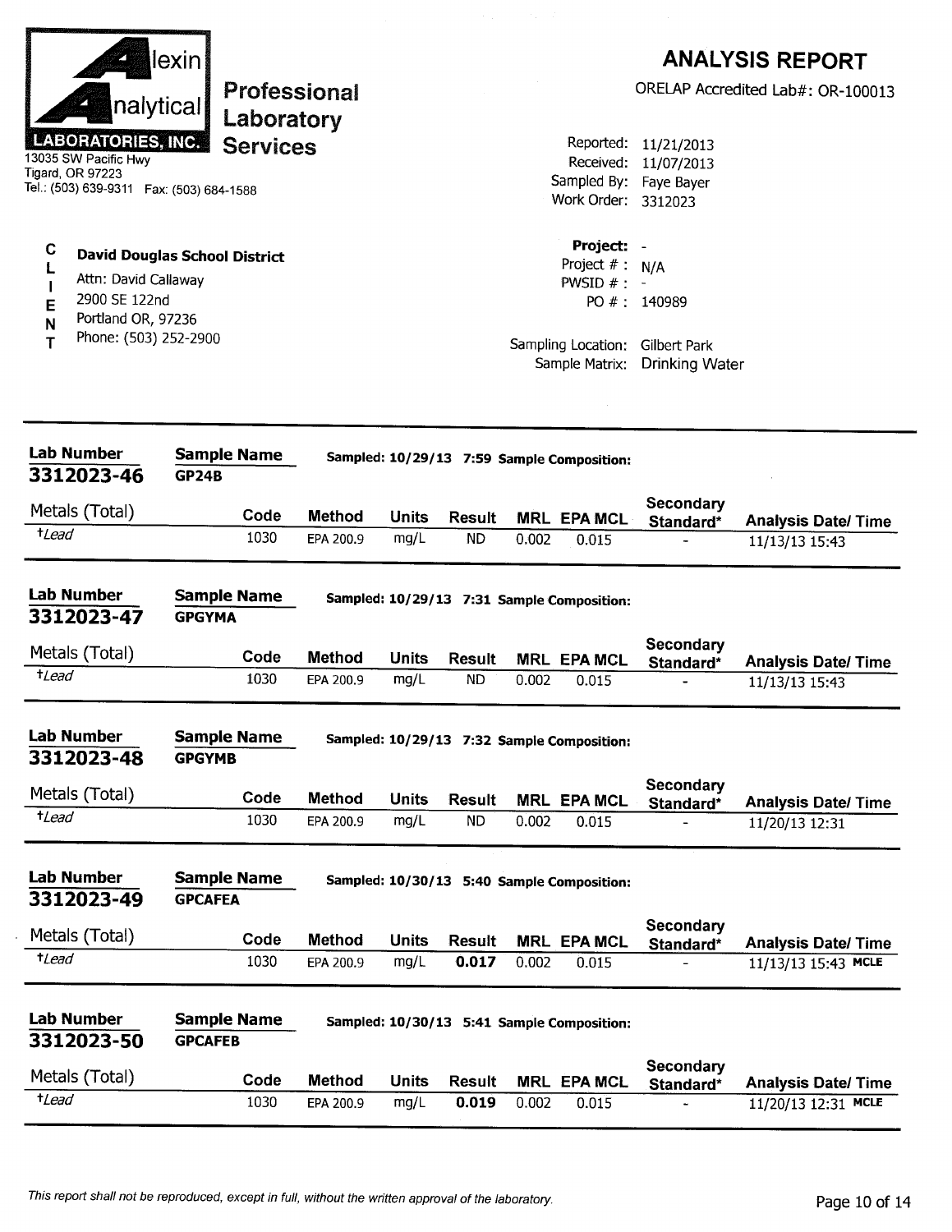|                                           | lexin                                   |               |              |               |       |                                            |                                 | <b>ANALYSIS REPORT</b>            |
|-------------------------------------------|-----------------------------------------|---------------|--------------|---------------|-------|--------------------------------------------|---------------------------------|-----------------------------------|
|                                           | Professional<br>nalytical<br>Laboratory |               |              |               |       |                                            |                                 | ORELAP Accredited Lab#: OR-100013 |
| <b>LABORATORIES, INC.</b>                 | <b>Services</b>                         |               |              |               |       | Reported:                                  | 11/21/2013                      |                                   |
| 13035 SW Pacific Hwy                      |                                         |               |              |               |       | Received:                                  | 11/07/2013                      |                                   |
| Tigard, OR 97223                          |                                         |               |              |               |       | Sampled By:                                | Faye Bayer                      |                                   |
| Tel.: (503) 639-9311  Fax: (503) 684-1588 |                                         |               |              |               |       | Work Order: 3312023                        |                                 |                                   |
| С                                         |                                         |               |              |               |       | Project:                                   |                                 |                                   |
|                                           | <b>David Douglas School District</b>    |               |              |               |       | Project $#$ :                              | N/A                             |                                   |
| Attn: David Callaway                      |                                         |               |              |               |       | PWSID $#$ :                                |                                 |                                   |
| 2900 SE 122nd<br>Е                        |                                         |               |              |               |       |                                            | PO #: 140989                    |                                   |
| Portland OR, 97236<br>N                   |                                         |               |              |               |       |                                            |                                 |                                   |
| Phone: (503) 252-2900                     |                                         |               |              |               |       |                                            | Sampling Location: Gilbert Park |                                   |
|                                           |                                         |               |              |               |       | Sample Matrix:                             | <b>Drinking Water</b>           |                                   |
|                                           |                                         |               |              |               |       |                                            |                                 |                                   |
| <b>Lab Number</b>                         | <b>Sample Name</b>                      |               |              |               |       | Sampled: 10/30/13 6:14 Sample Composition: |                                 |                                   |
| 3312023-51                                | <b>GPHALL20A</b>                        |               |              |               |       |                                            |                                 |                                   |
| Metals (Total)                            | Code                                    | Method        | <b>Units</b> | Result        |       | <b>MRL EPA MCL</b>                         | Secondary<br>Standard*          | <b>Analysis Date/Time</b>         |
| $t$ Lead                                  | 1030                                    | EPA 200.9     | mg/L         | 0.008         | 0.002 | 0.015                                      |                                 | 11/20/13 12:31                    |
|                                           |                                         |               |              |               |       |                                            |                                 |                                   |
| <b>Lab Number</b>                         | <b>Sample Name</b>                      |               |              |               |       | Sampled: 10/30/13 6:16 Sample Composition: |                                 |                                   |
| 3312023-52                                | <b>GPHALL20B</b>                        |               |              |               |       |                                            |                                 |                                   |
| Metals (Total)                            | Code                                    | <b>Method</b> | Units        | <b>Result</b> |       | <b>MRL EPA MCL</b>                         | Secondary<br>Standard*          | <b>Analysis Date/Time</b>         |
| $t$ Lead                                  | 1030                                    | EPA 200.9     | mg/L         | 0.003         | 0.002 | 0.015                                      |                                 | 11/20/13 12:31                    |
|                                           |                                         |               |              |               |       |                                            |                                 |                                   |
| <b>Lab Number</b>                         | <b>Sample Name</b>                      |               |              |               |       | Sampled: 11/5/13 7:15 Sample Composition:  |                                 |                                   |
| 3312023-53                                | <b>GPHALL15A</b>                        |               |              |               |       |                                            |                                 |                                   |
|                                           |                                         |               |              |               |       |                                            | <b>Secondary</b>                |                                   |
| Metals (Total)                            | Code                                    | <b>Method</b> | <b>Units</b> | <b>Result</b> |       | <b>MRL EPA MCL</b>                         | Standard*                       | <b>Analysis Date/ Time</b>        |
| <i>tLead</i>                              | 1030                                    | EPA 200.9     | mg/L         | 0.025         | 0.002 | 0.015                                      |                                 | 11/13/13 15:43 MCLE               |
| <b>Lab Number</b>                         | <b>Sample Name</b>                      |               |              |               |       | Sampled: 11/5/13 7:17 Sample Composition:  |                                 |                                   |
| 3312023-54                                | <b>GPHALL15B</b>                        |               |              |               |       |                                            |                                 |                                   |
| Metals (Total)                            | Code                                    |               |              |               |       |                                            | Secondary                       |                                   |
| $t$ <i>Lead</i>                           | 1030                                    | <b>Method</b> | <b>Units</b> | <b>Result</b> |       | <b>MRL EPA MCL</b>                         | Standard*                       | <b>Analysis Date/Time</b>         |
|                                           |                                         | EPA 200.9     | mg/L         | 0.025         | 0.002 | 0.015                                      |                                 | 11/13/13 15:43 MCLE               |
| <b>Lab Number</b>                         | <b>Sample Name</b>                      |               |              |               |       | Sampled: 10/29/13 7:46 Sample Composition: |                                 |                                   |
| 3312023-55                                | <b>GPHALL23A</b>                        |               |              |               |       |                                            |                                 |                                   |
|                                           |                                         |               |              |               |       |                                            | <b>Secondary</b>                |                                   |
| Metals (Total)                            | Code                                    | <b>Method</b> | <b>Units</b> | <b>Result</b> | MRL   | <b>EPA MCL</b>                             | Standard*                       | <b>Analysis Date/ Time</b>        |
| $t$ <i>Lead</i>                           | 1030                                    | EPA 200.9     | mg/L         | 0.004         | 0.002 | 0.015                                      |                                 | 11/13/13 15:43                    |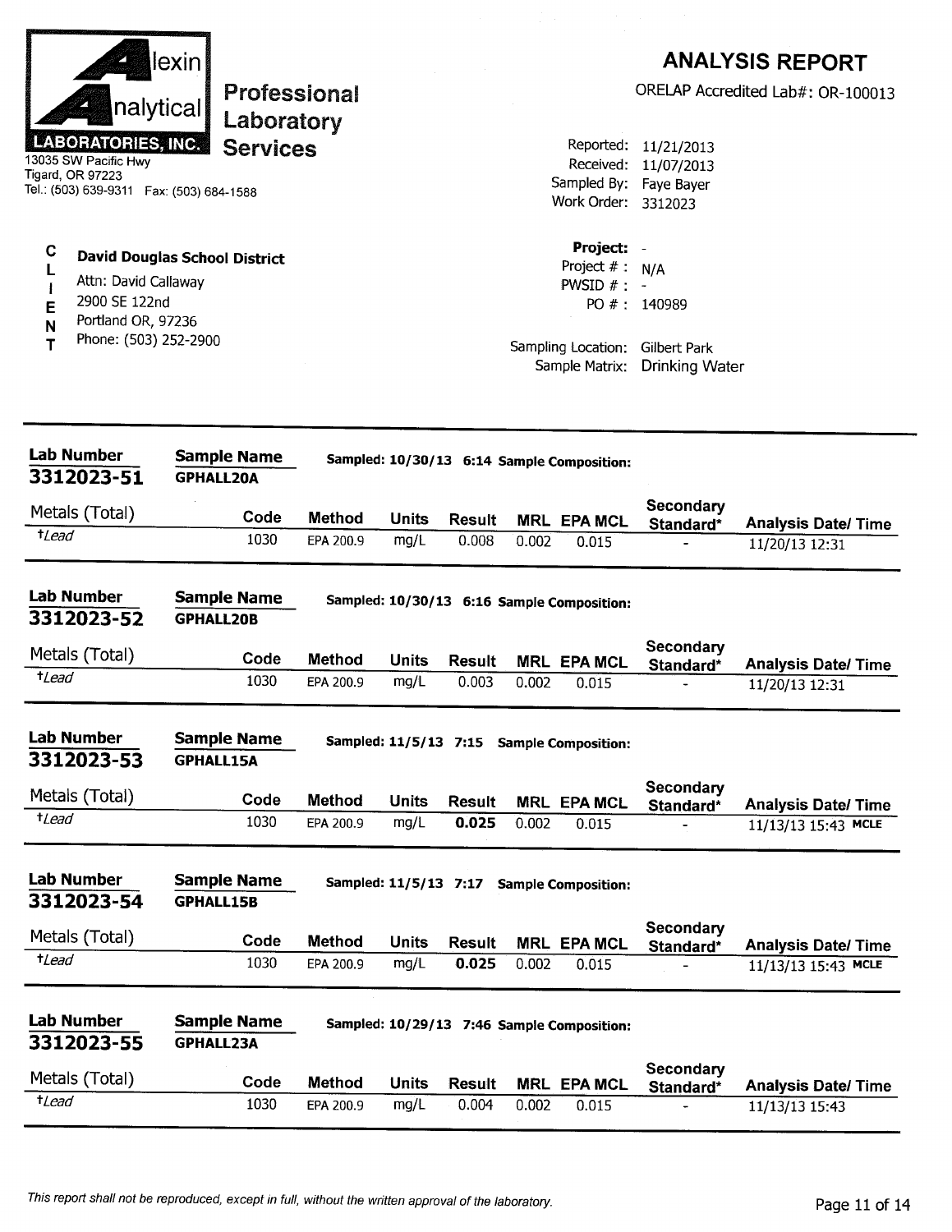| nalytical<br><b>LABORATORIES, INC.</b><br>13035 SW Pacific Hwy<br>Tigard, OR 97223<br>Tel.: (503) 639-9311  Fax: (503) 684-1588<br>C<br>L<br>Attn: David Callaway<br>2900 SE 122nd<br>E<br>Portland OR, 97236<br>N<br>Phone: (503) 252-2900<br>т | lexin<br><b>Professional</b><br>Laboratory<br><b>Services</b><br><b>David Douglas School District</b> |                            |                      |                            |       | Sampled By: Faye Bayer<br>Work Order: 3312023<br>Project:<br>Project $# : N/A$<br>PWSID $# : -$<br>Sampling Location:<br>Sample Matrix: | Reported: 11/21/2013<br>Received: 11/07/2013<br>PO #: 140989<br>Gilbert Park<br><b>Drinking Water</b> | <b>ANALYSIS REPORT</b><br>ORELAP Accredited Lab#: OR-100013 |
|--------------------------------------------------------------------------------------------------------------------------------------------------------------------------------------------------------------------------------------------------|-------------------------------------------------------------------------------------------------------|----------------------------|----------------------|----------------------------|-------|-----------------------------------------------------------------------------------------------------------------------------------------|-------------------------------------------------------------------------------------------------------|-------------------------------------------------------------|
| <b>Lab Number</b>                                                                                                                                                                                                                                | <b>Sample Name</b>                                                                                    |                            |                      |                            |       |                                                                                                                                         |                                                                                                       |                                                             |
| 3312023-56                                                                                                                                                                                                                                       | <b>GPHALL23B</b>                                                                                      |                            |                      |                            |       | Sampled: 10/29/13 7:48 Sample Composition:                                                                                              |                                                                                                       |                                                             |
| Metals (Total)                                                                                                                                                                                                                                   | Code                                                                                                  | <b>Method</b>              | <b>Units</b>         | Result                     |       | <b>MRL EPA MCL</b>                                                                                                                      | Secondary                                                                                             |                                                             |
| $t$ <i>Lead</i>                                                                                                                                                                                                                                  | 1030                                                                                                  | EPA 200.9                  | mg/L                 | <b>ND</b>                  | 0.002 | 0.015                                                                                                                                   | Standard*                                                                                             | <b>Analysis Date/Time</b><br>11/13/13 15:43                 |
| <b>Lab Number</b><br>3312023-57<br>Metals (Total)<br>$t$ <i>Lead</i>                                                                                                                                                                             | <b>Sample Name</b><br><b>GPHALL22A</b><br>Code<br>1030                                                | <b>Method</b><br>EPA 200.9 | <b>Units</b><br>mg/L | <b>Result</b><br><b>ND</b> | 0.002 | Sampled: 10/29/13 7:49 Sample Composition:<br><b>MRL EPA MCL</b><br>0.015                                                               | Secondary<br>Standard*                                                                                | <b>Analysis Date/ Time</b><br>11/13/13 15:43                |
| <b>Lab Number</b><br>3312023-58                                                                                                                                                                                                                  | <b>Sample Name</b><br><b>GPHALL22B</b>                                                                |                            |                      |                            |       | Sampled: 10/29/13 7:50 Sample Composition:                                                                                              | Secondary                                                                                             |                                                             |
| Metals (Total)<br>$t$ Lead                                                                                                                                                                                                                       | Code<br>1030                                                                                          | <b>Method</b><br>EPA 200.9 | <b>Units</b><br>mg/L | <b>Result</b><br><b>ND</b> | 0.002 | <b>MRL EPA MCL</b><br>0.015                                                                                                             | Standard*                                                                                             | <b>Analysis Date/Time</b><br>11/13/13 15:43                 |
| <b>Lab Number</b><br>3312023-59                                                                                                                                                                                                                  | <b>Sample Name</b><br><b>GP22A</b>                                                                    |                            |                      |                            |       | Sampled: 10/29/13 7:40 Sample Composition:                                                                                              | Secondary                                                                                             |                                                             |
| Metals (Total)<br>$t$ Lead                                                                                                                                                                                                                       | Code                                                                                                  | <b>Method</b>              | <b>Units</b>         | <b>Result</b>              |       | <b>MRL EPA MCL</b>                                                                                                                      | Standard*                                                                                             | <b>Analysis Date/Time</b>                                   |
| <b>Lab Number</b><br>3312023-60                                                                                                                                                                                                                  | 1030<br><b>Sample Name</b><br><b>GP22B</b>                                                            | EPA 200.9                  | mg/L                 | <b>ND</b>                  | 0.002 | 0.015<br>Sampled: 10/29/13 7:42 Sample Composition:                                                                                     |                                                                                                       | 11/13/13 15:43                                              |
| Metals (Total)                                                                                                                                                                                                                                   | Code                                                                                                  | <b>Method</b>              | <b>Units</b>         | <b>Result</b>              |       | <b>MRL EPA MCL</b>                                                                                                                      | Secondary<br>Standard*                                                                                | <b>Analysis Date/Time</b>                                   |
| $t$ Lead                                                                                                                                                                                                                                         | 1030                                                                                                  | EPA 200.9                  | mg/L                 | <b>ND</b>                  | 0.002 | 0.015                                                                                                                                   |                                                                                                       | 11/13/13 15:43                                              |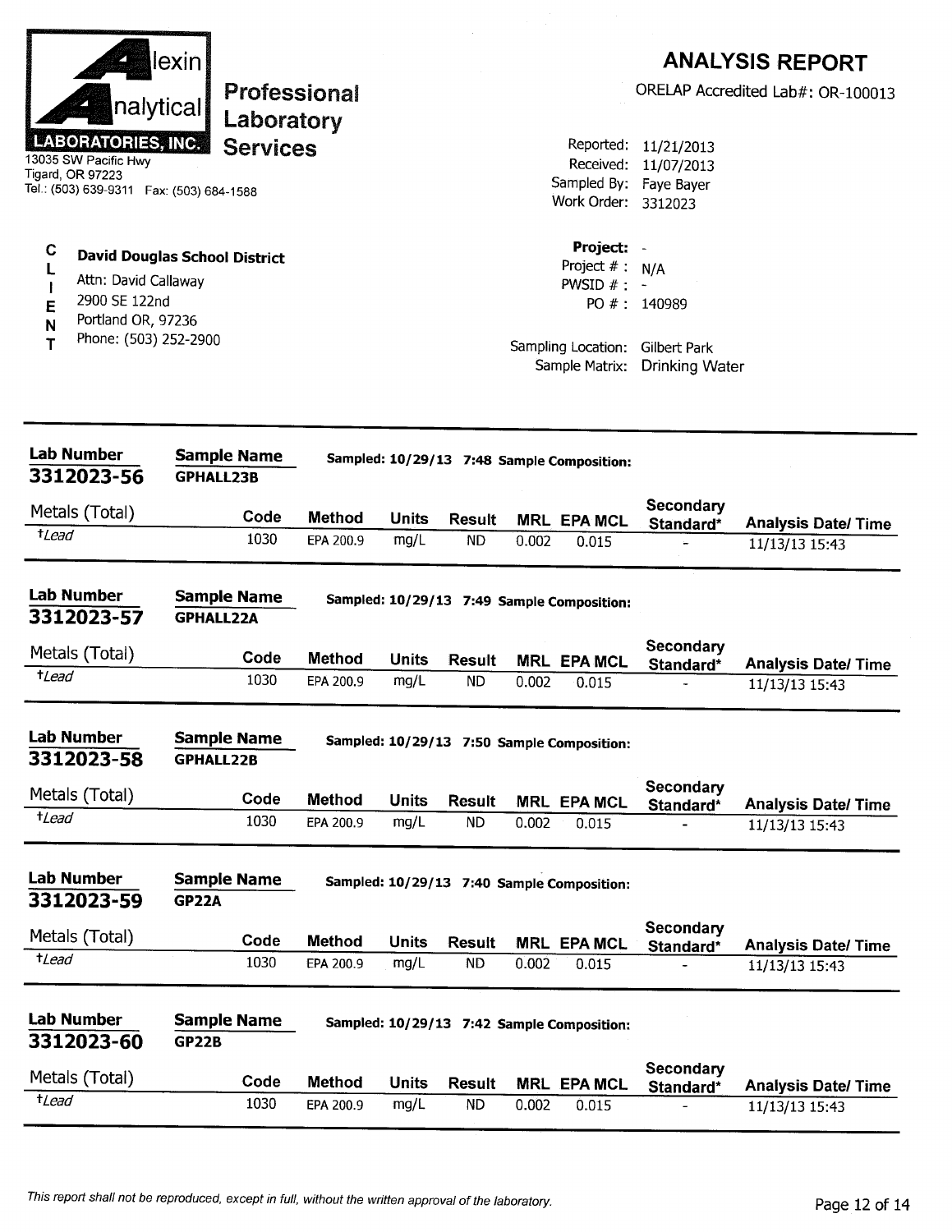|                 | nalytical                                                             | lexin<br>Professional<br>Laboratory                          |               |              |                            |       |                                                |                                                    | <b>ANALYSIS REPORT</b><br>ORELAP Accredited Lab#: OR-100013 |
|-----------------|-----------------------------------------------------------------------|--------------------------------------------------------------|---------------|--------------|----------------------------|-------|------------------------------------------------|----------------------------------------------------|-------------------------------------------------------------|
|                 | <b>LABORATORIES, INC.</b><br>13035 SW Pacific Hwy<br>Tigard, OR 97223 | <b>Services</b><br>Tel.: (503) 639-9311  Fax: (503) 684-1588 |               |              |                            |       | Reported:<br>Received:                         | 11/21/2013<br>11/07/2013<br>Sampled By: Faye Bayer |                                                             |
|                 |                                                                       |                                                              |               |              |                            |       | Work Order: 3312023                            |                                                    |                                                             |
| C<br>L          | Attn: David Callaway                                                  | <b>David Douglas School District</b>                         |               |              |                            |       | Project:<br>Project $# : N/A$<br>PWSID $# : -$ |                                                    |                                                             |
| Е               | 2900 SE 122nd                                                         |                                                              |               |              |                            |       |                                                | PO #: 140989                                       |                                                             |
| N<br>Т          | Portland OR, 97236<br>Phone: (503) 252-2900                           |                                                              |               |              |                            |       | Sampling Location:<br>Sample Matrix:           | Gilbert Park<br><b>Drinking Water</b>              |                                                             |
|                 | <b>Lab Number</b><br>3312023-61                                       | <b>Sample Name</b><br><b>GPKITCHEN1A</b>                     |               |              |                            |       | Sampled: 10/30/13 5:36 Sample Composition:     |                                                    |                                                             |
|                 | Metals (Total)                                                        | Code                                                         | <b>Method</b> | <b>Units</b> | <b>Result</b>              |       | <b>MRL EPA MCL</b>                             | Secondary<br>Standard*                             | <b>Analysis Date/Time</b>                                   |
| $t$ <i>Lead</i> |                                                                       | 1030                                                         | EPA 200.9     | mg/L         | 0.022                      | 0.002 | 0.015                                          |                                                    | 11/20/13 12:31 MCLE                                         |
|                 | Lab Number<br>3312023-62                                              | <b>Sample Name</b><br><b>GPKITCHEN1B</b>                     |               |              |                            |       | Sampled: 10/30/13 5:37 Sample Composition:     |                                                    |                                                             |
|                 | Metals (Total)                                                        | Code                                                         | <b>Method</b> | <b>Units</b> |                            |       |                                                | Secondary                                          |                                                             |
| $t$ Lead        |                                                                       | 1030                                                         | EPA 200.9     | mg/L         | <b>Result</b><br><b>ND</b> | 0.002 | <b>MRL EPA MCL</b><br>0.015                    | Standard*                                          | <b>Analysis Date/ Time</b><br>11/13/13 15:43                |
|                 | <b>Lab Number</b><br>3312023-63                                       | <b>Sample Name</b><br><b>GPKITCHEN2A</b>                     |               |              |                            |       | Sampled: 10/30/13 5:36 Sample Composition:     |                                                    |                                                             |
|                 | Metals (Total)                                                        | Code                                                         | <b>Method</b> | <b>Units</b> | <b>Result</b>              |       | <b>MRL EPA MCL</b>                             | Secondary                                          |                                                             |
| $t$ Lead        |                                                                       | 1030                                                         | EPA 200.9     | mg/L         | 0.004                      | 0.002 | 0.015                                          | Standard*                                          | <b>Analysis Date/ Time</b><br>11/13/13 15:43                |
|                 | <b>Lab Number</b><br>3312023-64                                       | <b>Sample Name</b><br><b>GPKITCHEN2B</b>                     |               |              |                            |       | Sampled: 10/30/13 5:38 Sample Composition:     |                                                    |                                                             |
|                 | Metals (Total)                                                        | Code                                                         | Method        | <b>Units</b> | <b>Result</b>              |       | <b>MRL EPA MCL</b>                             | <b>Secondary</b>                                   |                                                             |
| $t$ <i>Lead</i> |                                                                       | 1030                                                         | EPA 200.9     | mg/L         | <b>ND</b>                  | 0.002 | 0.015                                          | Standard*                                          | <b>Analysis Date/Time</b><br>11/13/13 15:43                 |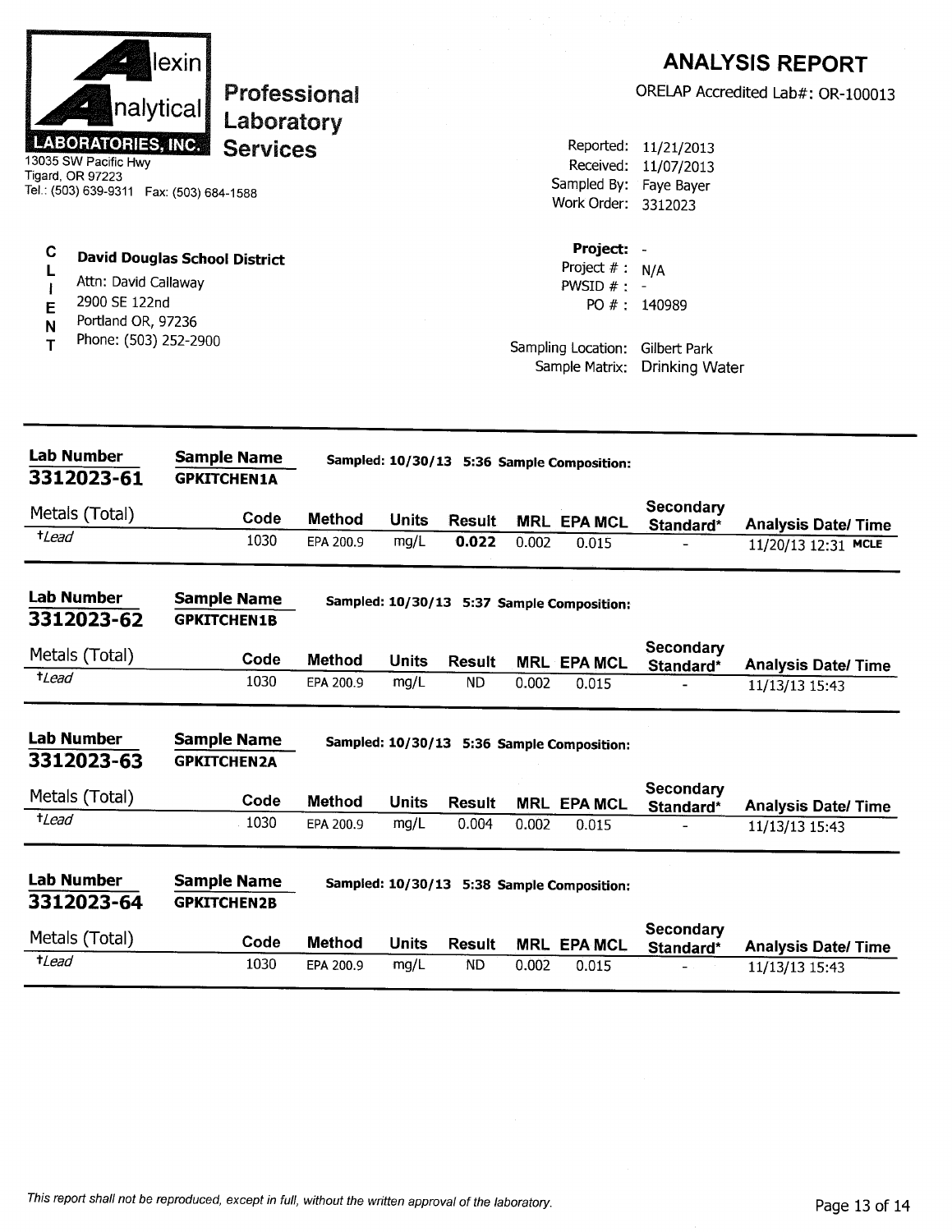

# Professional Laboratory **Services**

13035 SW Pacific Hwy Tigard, OR 97223 Tel.: (503) 639-9311 Fax: (503) 684-1588

#### $\mathbf C$ **David Douglas School District**

- L Attn: David Callaway  $\mathbf{I}$
- 2900 SE 122nd E
- Portland OR, 97236 N
- Phone: (503) 252-2900 T

# **ANALYSIS REPORT**

ORELAP Accredited Lab#: OR-100013

Reported: 11/21/2013 Received: 11/07/2013 Sampled By: Faye Bayer Work Order: 3312023

#### Project: -

Project  $# : N/A$ PWSID  $# : -$ PO #: 140989

Sampling Location: Gilbert Park Sample Matrix: Drinking Water

MCLE This analyte exceeds the MCL limit.

t All procedures for this analysis conform to NELAC standards.  $ND = None detected$ MRL = Minimum Reporting Limit

MCL = Maximum Contaminant Limit

Approved by:

Scott Dickman Lab Director This report shall not be reproduced, except in full, without the written approval of the laboratory.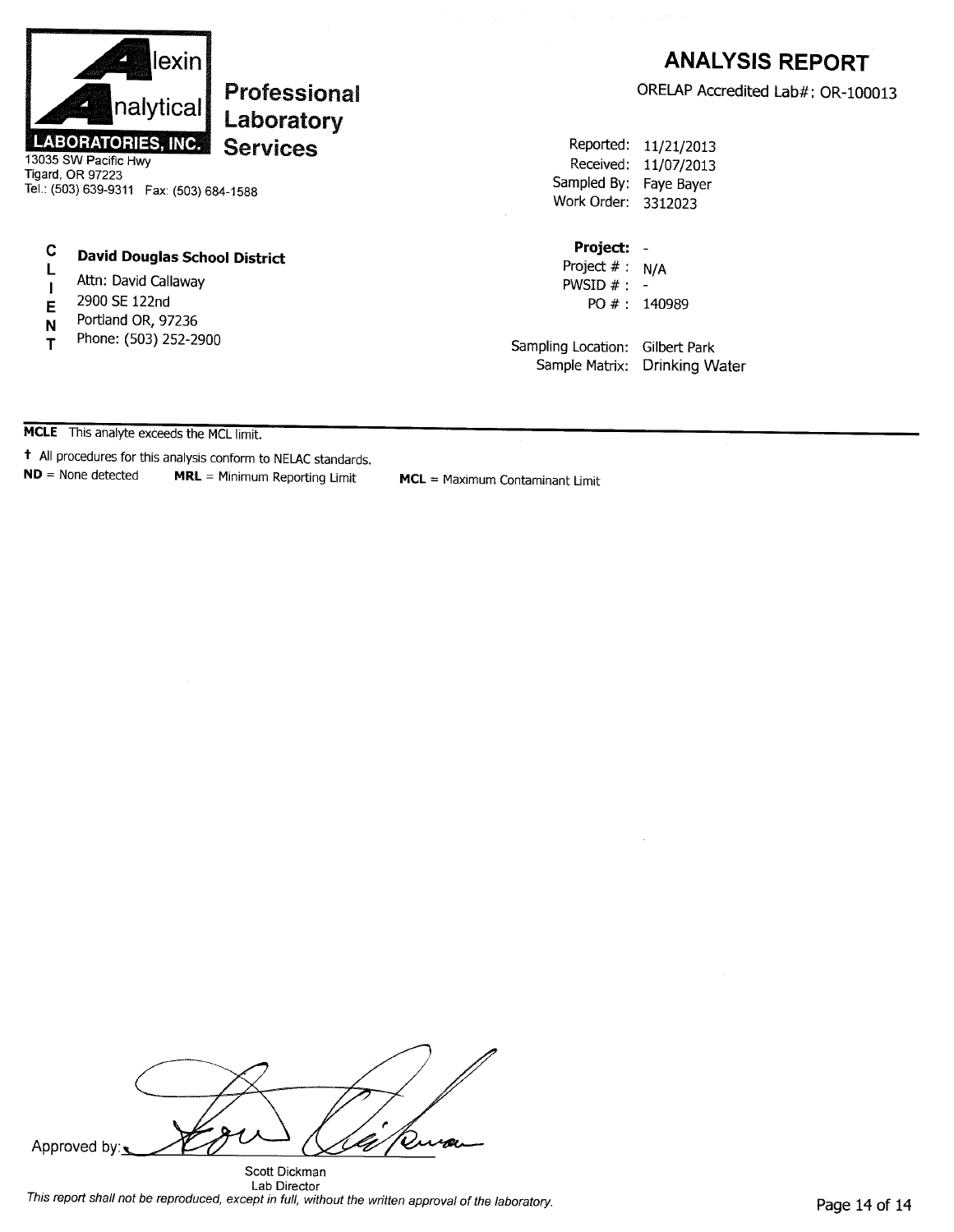| lexin <br><b>Professional</b><br>nalytical<br>Laboratory<br><b>LABORATORIES, INC.</b><br><b>Services</b><br>13035 SW Pacific Hwy<br><b>Tigard, OR 97223</b><br>Tel.: (503) 639-9311    Fax: (503) 684-1588 |  |                                                         |               | <b>RECEIVED</b><br>MAX 25 215<br><b>ACCOUNTS PAYABLE</b> |                                                                             |                                           | <b>ANALYSIS REPORT</b><br>ORELAP Accredited Lab#: OR-100013<br>Reported: 05/12/2016<br>Received: 04/29/2016<br>Sampled By: Troy Thompson<br>Work Order: 6120002 |                           |
|------------------------------------------------------------------------------------------------------------------------------------------------------------------------------------------------------------|--|---------------------------------------------------------|---------------|----------------------------------------------------------|-----------------------------------------------------------------------------|-------------------------------------------|-----------------------------------------------------------------------------------------------------------------------------------------------------------------|---------------------------|
| C<br><b>David Douglas School District</b><br>Attn: Troy Thompson<br>11300 NE Halsey St<br>Е<br>Portland OR, 97220<br>N<br>Phone: (503) 252-2900<br>Т                                                       |  |                                                         |               |                                                          | Project:<br>Project $#$ :<br><b>PWSID <math>#</math>:</b><br>Sample Matrix: | N/A<br>Sampling Location: Varies<br>Water |                                                                                                                                                                 |                           |
| <b>Lab Number</b>                                                                                                                                                                                          |  |                                                         |               |                                                          |                                                                             |                                           |                                                                                                                                                                 |                           |
|                                                                                                                                                                                                            |  | Code                                                    | <b>Method</b> | <b>Units</b>                                             | <b>Result</b>                                                               | <b>MRL</b>                                | <b>EPA MCL</b>                                                                                                                                                  | <b>Analysis Date/Time</b> |
| 6120002-01<br><b>Metals (Total)</b>                                                                                                                                                                        |  | Sample Name: GP Cafe C<br>Sampled: 4/17/16 6:17         |               |                                                          |                                                                             |                                           |                                                                                                                                                                 |                           |
| +Lead                                                                                                                                                                                                      |  | 1030                                                    | EPA 200.9     | mg/L                                                     | 0.010                                                                       | 0.002                                     | 0.015                                                                                                                                                           | 05/09/16 17:17            |
| 6120002-02<br><b>Metals (Total)</b><br><i><b>+Lead</b></i>                                                                                                                                                 |  | Sample Name: GP Cafe D<br>Sampled: 4/17/16 6:17<br>1030 | EPA 200.9     | mg/L                                                     | 0.008                                                                       | 0.002                                     | 0.015                                                                                                                                                           | 05/09/16 17:17            |
| 6120002-03<br><b>Metals (Total)</b>                                                                                                                                                                        |  | Sample Name: GP GC<br>Sampled: 4/17/16 6:15             |               |                                                          |                                                                             |                                           |                                                                                                                                                                 |                           |
| +Lead                                                                                                                                                                                                      |  | 1030                                                    | EPA 200.9     | mg/L                                                     | 0.010                                                                       | 0.002                                     | 0.015                                                                                                                                                           | 05/09/16 17:17            |
| 6120002-04<br><b>Metals (Total)</b>                                                                                                                                                                        |  | <b>Sample Name: GP GD</b><br>Sampled: 4/17/16 6:15      |               |                                                          |                                                                             |                                           |                                                                                                                                                                 |                           |
| +Lead                                                                                                                                                                                                      |  | 1030                                                    | EPA 200.9     | mg/L                                                     | <b>ND</b>                                                                   | 0.002                                     | 0.015                                                                                                                                                           | 05/09/16 17:17            |
| 6120002-05                                                                                                                                                                                                 |  | Sample Name: AO hall 9C<br>Sampled: 4/17/16 6:45        |               |                                                          |                                                                             |                                           |                                                                                                                                                                 |                           |
| <b>Metals (Total)</b><br>+Lead                                                                                                                                                                             |  | 1030                                                    | EPA 200.9     | mg/L                                                     | 0.005                                                                       | 0.002                                     | 0.015                                                                                                                                                           | 05/09/16 17:17            |
| 6120002-06<br><b>Metals (Total)</b>                                                                                                                                                                        |  | Sample Name: AO hall 9D<br>Sampled: 4/17/16 6:45        |               |                                                          |                                                                             |                                           |                                                                                                                                                                 |                           |
| $t$ <i>Lead</i>                                                                                                                                                                                            |  | 1030                                                    | EPA 200.9     | mg/L                                                     | <b>ND</b>                                                                   | 0.002                                     | 0.015                                                                                                                                                           | 05/09/16 17:17            |
| 6120002-07                                                                                                                                                                                                 |  | <b>Sample Name: EB 3C</b><br>Sampled: 4/17/16 6:30      |               |                                                          |                                                                             |                                           |                                                                                                                                                                 |                           |
| <b>Metals (Total)</b><br>+Lead                                                                                                                                                                             |  | 1030                                                    | EPA 200.9     | mg/L                                                     | <b>ND</b>                                                                   | 0.002                                     | 0.015                                                                                                                                                           | 05/09/16 17:17            |
|                                                                                                                                                                                                            |  |                                                         |               |                                                          |                                                                             |                                           |                                                                                                                                                                 |                           |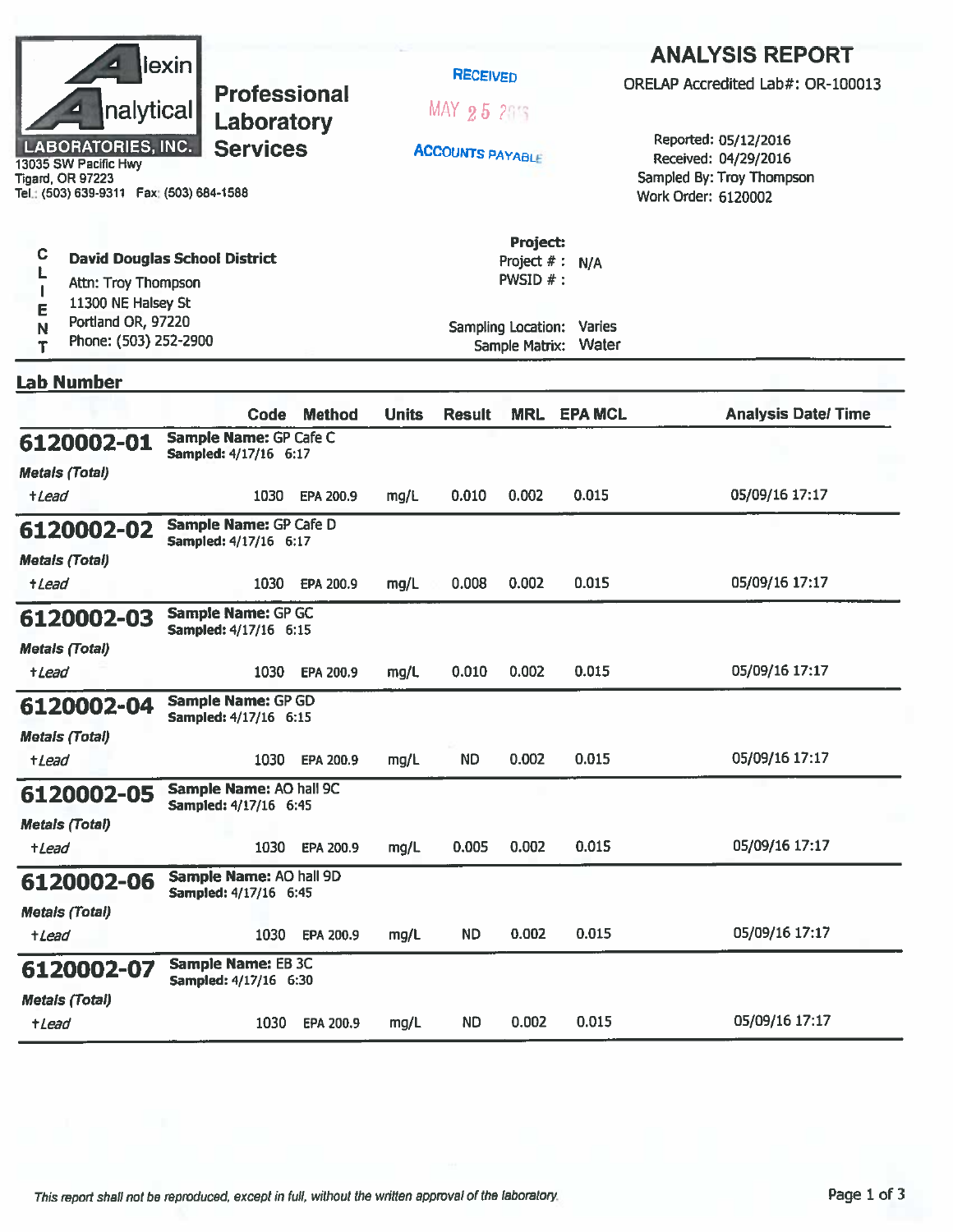|                                                                                              | lexin                                                  |               |              |                         |                                         |                                    | <b>ANALYSIS REPORT</b>                                                   |  |
|----------------------------------------------------------------------------------------------|--------------------------------------------------------|---------------|--------------|-------------------------|-----------------------------------------|------------------------------------|--------------------------------------------------------------------------|--|
|                                                                                              | <b>Professional</b>                                    |               |              | <b>RECEIVED</b>         |                                         |                                    | ORELAP Accredited Lab#: OR-100013                                        |  |
| nalytical<br>Laboratory<br><b>LABORATORIES, INC.</b><br><b>Services</b>                      |                                                        |               |              | MAY 25 2016             |                                         |                                    | Reported: 05/12/2016                                                     |  |
| 13035 SW Pacific Hwy<br><b>Tigard, OR 97223</b><br>Tel.: (503) 639-9311  Fax: (503) 684-1588 |                                                        |               |              | <b>ACCOUNTS PAYABLE</b> |                                         |                                    | Received: 04/29/2016<br>Sampled By: Troy Thompson<br>Work Order: 6120002 |  |
| C<br><b>David Douglas School District</b><br>Attn: Troy Thompson<br>11300 NE Halsey St       |                                                        |               |              |                         | Project:<br>Project # : N/A<br>PWSID #: |                                    |                                                                          |  |
| E<br>Portland OR, 97220<br>N<br>Phone: (503) 252-2900<br>T                                   |                                                        |               |              |                         | Sample Matrix:                          | Sampling Location: Varies<br>Water |                                                                          |  |
| <b>Lab Number</b>                                                                            |                                                        |               |              |                         |                                         |                                    |                                                                          |  |
|                                                                                              | Code                                                   | <b>Method</b> | <b>Units</b> | <b>Result</b>           | <b>MRL</b>                              | <b>EPA MCL</b>                     | <b>Analysis Date/Time</b>                                                |  |
| 6120002-08<br><b>Metals (Total)</b>                                                          | <b>Sample Name: EB 3D</b><br>Sampled: 4/17/16 6:30     |               |              |                         |                                         |                                    |                                                                          |  |
| <i><b>+Lead</b></i>                                                                          | 1030                                                   | EPA 200.9     | mg/L         | <b>ND</b>               | 0.002                                   | 0.015                              | 05/09/16 17:17                                                           |  |
| 6120002-09                                                                                   | Sample Name: GH 20C<br>Sampled: 4/17/16 6:45           |               |              |                         |                                         |                                    |                                                                          |  |
| <b>Metals (Total)</b><br>+ <i>Lead</i>                                                       | 1030                                                   | EPA 200.9     | mg/L         | 0.095                   | 0.008                                   | 0.015                              | 05/09/16 17:17 MCLE                                                      |  |
| 6120002-10                                                                                   | Sample Name: GH 20D<br>Sampled: 4/17/16 6:45           |               |              |                         |                                         |                                    |                                                                          |  |
| <b>Metals (Total)</b><br>+Lead                                                               | 1030                                                   | EPA 200.9     | mg/L         | 0.003                   | 0.002                                   | 0.015                              | 05/09/16 17:17                                                           |  |
| 6120002-11                                                                                   | Sample Name: GH CL #1A<br><b>Sampled: 4/17/16 6:50</b> |               |              |                         |                                         |                                    |                                                                          |  |
| <b>Metals (Total)</b><br>+Lead                                                               | 1030                                                   | EPA 200.9     | mg/L         | 0.003                   | 0.002                                   | 0.015                              | 05/09/16 17:17                                                           |  |
| 6120002-12                                                                                   | Sample Name: GH CL #1B<br>Sampled: 4/17/16 6:50        |               |              |                         |                                         |                                    |                                                                          |  |
| <b>Metals (Total)</b>                                                                        |                                                        |               |              |                         |                                         |                                    |                                                                          |  |
| +Lead                                                                                        | 1030                                                   | EPA 200.9     | mg/L         | ND.                     | 0.002                                   | 0.015                              | 05/09/16 17:17                                                           |  |
| 6120002-13                                                                                   | Sample Name: GH hall 1D<br>Sampled: 4/17/16 6:46       |               |              |                         |                                         |                                    |                                                                          |  |
| <b>Metals (Total)</b><br>+Lead                                                               | 1030                                                   | EPA 200.9     | mg/L         | 0.002                   | 0.002                                   | 0.015                              | 05/11/16 14:46                                                           |  |
| 6120002-14                                                                                   | Sample Name: GH hall 1C                                |               |              |                         |                                         |                                    |                                                                          |  |
| <b>Metals (Total)</b>                                                                        | Sampled: 4/17/16 6:45                                  |               |              |                         |                                         |                                    |                                                                          |  |
| +Lead                                                                                        | 1030                                                   | EPA 200.9     | mg/L         | 0.023                   | 0.002                                   | 0.015                              | 05/11/16 14:46 MCLE                                                      |  |